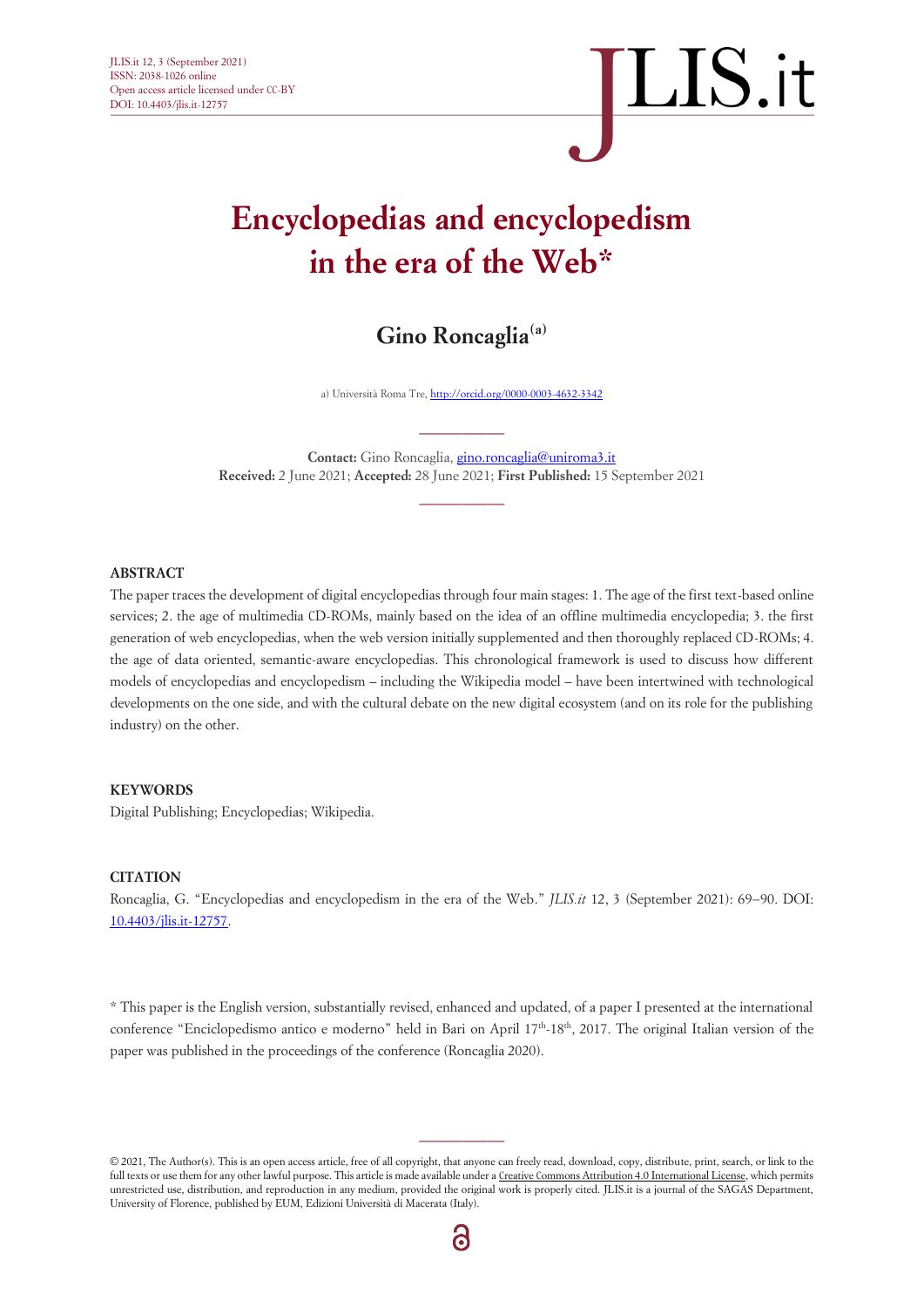# $\overline{\text{LIS}}.$ it

#### **1. Preliminary remarks**

The new digital ecosystem and the rise of the world wide web profoundly changed the nature of contemporary encyclopedias and encyclopedism. Even before the 'Wikipedia era' (which will be extensively outlined later in this paper) all the major publishers operating in the field had abandoned the idea of the utmost centrality of the traditional printed form, replacing or supplementing the latter with online versions. From such a perspective, encyclopedias differ from many other types of editorial products and specifically from narrative and generalist non-fiction books, which remain more closely related – at least for the time being – to the printed format despite the development of electronic books.

The reasons for this development are many: on the one hand, *reference* works can often be considered as database-oriented and intended for occasional consultation rather than for linear reading. So, they are less strictly dependent on the features suggested or required by situations of protracted reading, where paper appears to still retain some advantages compared to digital reading devices. On the contrary, the digital reading environment offers many advantages if we wish to access the relevant content occasionally and in a nonlinear manner. Moreover, online content can be easily modified, and therefore easily updated; digital encyclopedias allow us to add audio and video clips to textual information and images, as well as for cross-references from one entry to another in real time, and for the use of interactive tools (the visualization of mathematical functions in Wolfram-Alpha, a scienceoriented online encyclopedia<sup>1</sup>, is a good example of this feature). Last but not least, the price factor must be considered: in general, printed encyclopedias have a bulky format and are very expensive, and the marginal cost of a new copy is high; on the contrary, in the case of a digital encyclopedia a new copy has virtually no marginal cost, and the space required for its storage is either very small (if we use a physical support) or inexistant (if the encyclopedia is online).

The process of development of digital encyclopedias, however, took quite a long time and went through several stages, closely connected with the evolution of the digital ecosystem. In my opinion, four main stages of this process can be identified:

- The age of the first text-based online services such as Minitel, Prestel, CompuServe: as we will see, some of them started providing access to online, text-based encyclopedias at the beginning of the 1980s.
- The age of multimedia CD-ROMs, mainly based on the idea of an offline multimedia encyclopedia: it broadly corresponds to the decade elapsing between the end of the 1980s and the end of the 1990s, and reaches its fundamental point in the 'war' between *Encyclopaedia Britannica* and *Encarta*, the encyclopedia produced by Microsoft, which is also the most representative example of the transition from the model of paper encyclopedias to new multimedia encyclopedias.
- The first generation of web encyclopedias, when the web version initially supplemented and then thoroughly replaced CD-ROMs: it is the period of time elapsing more or less between

<sup>&</sup>lt;sup>1</sup> The web site i[s https://www.wolframalpha.com/.](https://www.wolframalpha.com/) All the web sites and resources mentioned in this paper were last accessed on April 2, 2021. Unless otherwise stated, Wikipedia quotations and references are taken from the English version.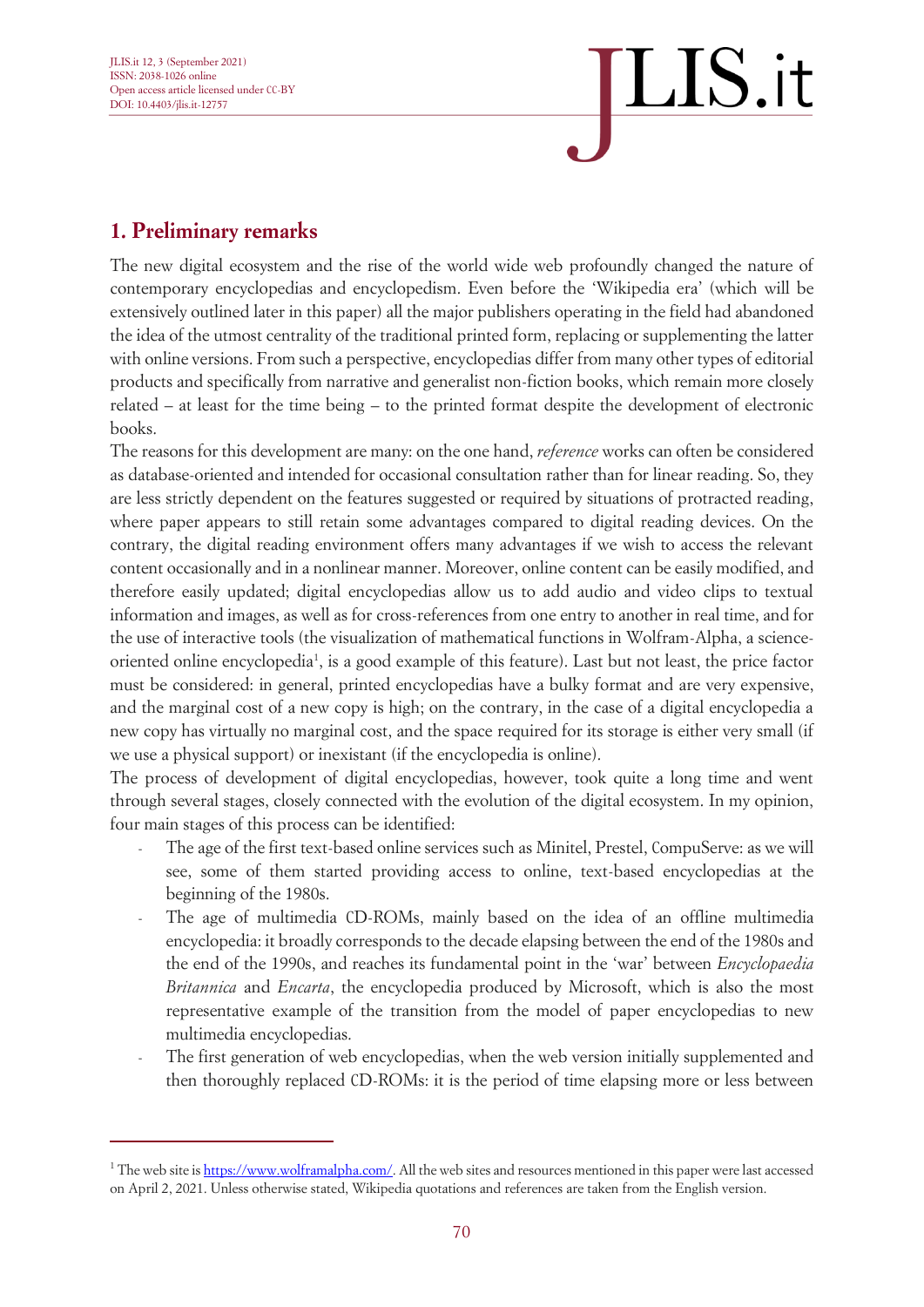the turn of the last millennium and the first decade of the current century, and its key product is undoubtedly Wikipedia.

The age of data oriented, semantic-aware encyclopedias: it is the age we are currently living in and is linked to the developments of the semantic web; its main feature is the progressive formalization of the idea of highly structured encyclopedic knowledge bases, which rely on ontologies organized in the form of linked data, and on a layer of 'intelligent' software agents used for data retrieval. Some of these agents can respond in an interactive way to questions formulated in a natural language: it is the path that leads – among the others – to the so-called 'voice assistants', such as Google Assistant, Amazon Alexa, Siri, Bixby, Cortana.

We shall see that this evolution is not always linear, and different models of encyclopedias and encyclopedism have been, in several respects, intertwined with technological developments. An example is the Institute of the Italian Encyclopedia 'Treccani', one of the few publishers which continues to sell printed encyclopedias, while enabling access to most content by means of a popular web portal. The brand Treccani retains undeniable authority even in the era of Wikipedia, while *Encyclopaedia Britannica* has not been released in the printed version for a decade and its online version barely survives today.

Despite these differences, I think that distinguishing the four stages as identified above retains its validity, and the in-depth analysis of each of them will be at the core of this paper. In this regard, however, it will often be required to proceed by following specific criteria other than a mere chronological framework.

#### **2. The first text-based online services**

The beginning of the age of digital encyclopedias<sup>2</sup> is often identified with the first digital edition of the *Academic American Encyclopedia*, published on laserdisc by Arete Publishing in 1984-85 (purchased by Grolier – a US publisher specialized in encyclopedias<sup>3</sup> – in the same years).

However, the story is more complex and provides us with a good example of nonlinearity in the use of different digital technologies. As a matter of fact, we can travel back in time more than 25 years, to the age of mainframe computers. Possibly the first, little-known example of digital encyclopedia is the "electronic Larousse" which was exhibited at the 1958 Bruxelles World's Fair, running on a Control Data 3600 computer with magnetic-core memory (Mollier et Dubot 2012, 537–8, quoted in Loveland 2019, 358–359): the official guide of the fair describes it as follows: "Larousse mettait l'univers des connaissances au service de l'homme. […] Un dictionnaire électronique «répondait» aux questions qui lui étaient posées sur les sujets les plus varies". 4

<sup>&</sup>lt;sup>2</sup> A useful reference resource on the encyclopedias produced in this period is Kister 1994.

<sup>&</sup>lt;sup>3</sup> Grolier was later bought by France's Hachette in 1988 and resold to Scholastic in 2000.

<sup>4</sup> *Guide* 1958, quoted in [https://www.worldfairs.info/expopavillondetails.php?expo\\_id=14&pavillon\\_id=168.](https://www.worldfairs.info/expopavillondetails.php?expo_id=14&pavillon_id=168) Even if not encyclopedic in nature, the still earlier 'informateur électronique' also deserves to be mentioned: it was built in Paris in 1954 by Albert Ducrocq (a fascinating and almost unknown pioneer of cybernetics; he also invented, as early as 1952, a text and poetry-generating machine called 'Calliope'). The 'informateur électronique' was a transistor-based electronic reference tool which, in the words of his inventor, had the goal "d'instruire les jeunes des carrières s'offrant à eux selon leurs goûts, leurs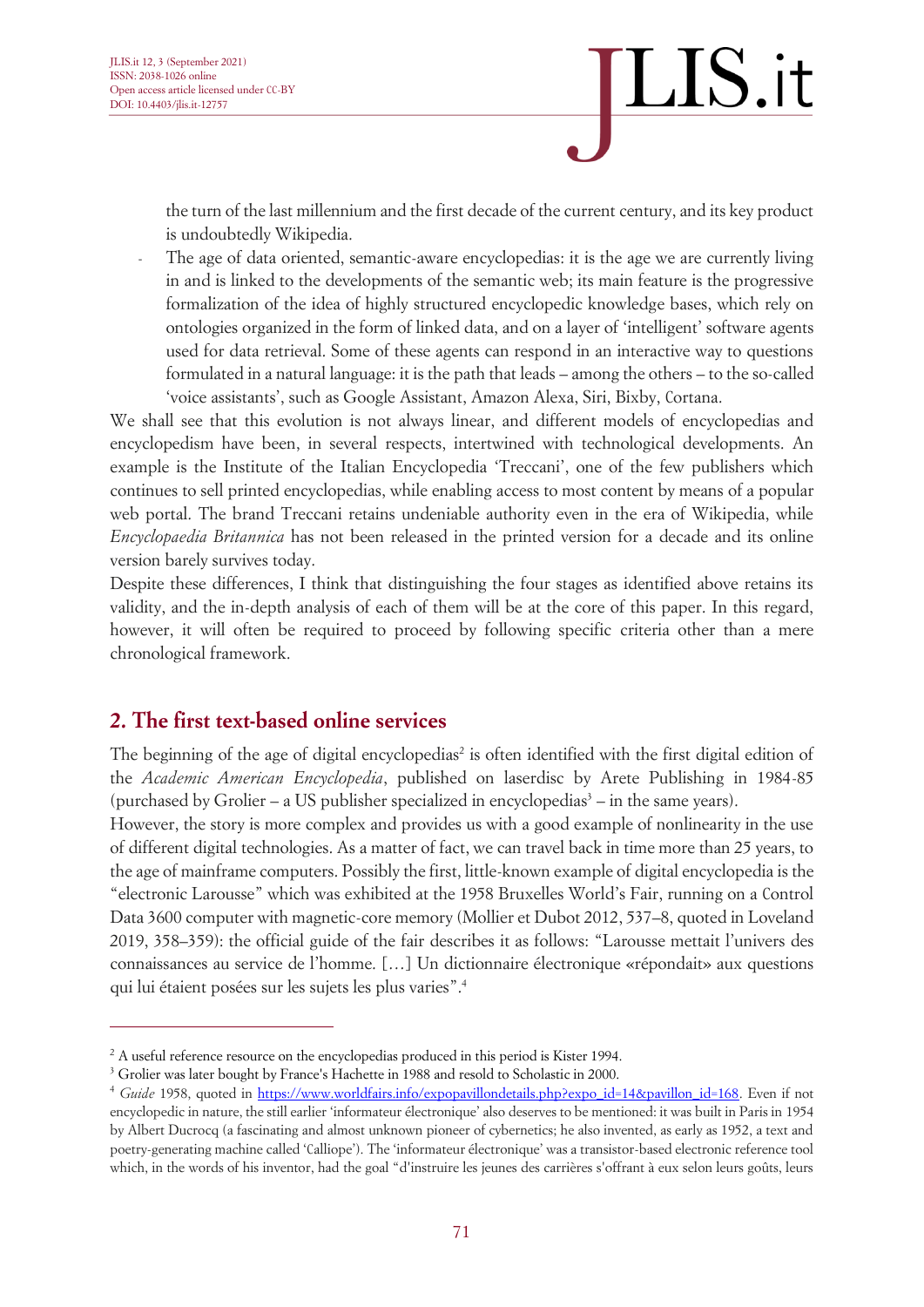

A mainframe-based encyclopedia was however of little use without the ability to access it remotely. And for this step we must wait till 1980, when the Ohio College Library Center<sup>5</sup> announced the launch of a new revolutionary project:

A computer-based home information service that turns an ordinary television set and telephone into a home bank service, an encyclopedia, a library catalog, and a community information source, will be test-marketed in 200 homes in the Columbus area beginning in October. Called Channel 2000, the home information service is being developed and market-tested by OCLC, Inc., and Bane One Corporation. The system uses an ordinary television set, a telephone, and a special adapter unit designed by OCLC, Inc.(*LITA Newsletter* 1980, 4).

Among the contents delivered essentially by an embryonic system of remote access to databases, somehow similar to the French Minitel (which was introduced between 1980 and 1982 and allowed access to a few thematic encyclopedias<sup>6</sup> by 1986) was the *Academic American Encyclopedia*. As it was usual at that time, access took place via a textual interface, and this explains why the encyclopedia was in a text-only version, without multimedia integration, a feature which will be also maintained in the laserdisc version.

The OCLC service seems to be the first of this kind – and the first to be aimed to a general audience accessing an encyclopedia from home<sup>7</sup>. In the following year, a similar service was offered by *Encyclopaedia Britannica* through LexisNexis, which however was "a closed, subscription-based network that allowed legal professionals, among others, to research documents electronically" (Loveland 2019, 369). In 1982, it is the CompuServe Information Service, one of the very first dial-up online service, to allow on-line access to the *World Book Encyclopedia*; in the same year, access to the Academic American Encyclopedia was offered by Dow Jones News and Retrieval. In 1983, CompuServe access to the *World Book Encyclopedia* was replaced by the access to the *Grolier Encyclopedia* (Mailland 2017). In the same year, the *Academic American Encyclopedia* was made available by the Bibliographic Research Service and by the British videotext service Prestel (Loveland 2019, 396; Rice 1985, 418–430). In a few years, the *Academic American Encyclopedia* wins the very first battle among on-line encyclopedias, being offered by "almost all the commercial dial-up information services, including CompuServe, Delphi and Prodigy" (Loveland 2019, 396, with reference to Flagg 1983, 134–6).

aptitudes, leurs résultats scolaires, leur preference pour des voyages ou pour un travail sédentaire, leur désir de travailler seuls ou en équipe" (Ducrocq 1993, 29). An image of this curious machine, from the collection Roger Viollet, is available online: [https://www.roger-viollet.fr/image-photo/informateur-electronique-paris-le-1er-mars-1954-roger-viollet-roger](https://www.roger-viollet.fr/image-photo/informateur-electronique-paris-le-1er-mars-1954-roger-viollet-roger-viollet-433767)[viollet-433767.](https://www.roger-viollet.fr/image-photo/informateur-electronique-paris-le-1er-mars-1954-roger-viollet-roger-viollet-433767) 

 $5$  OCLC: the meaning of the acronym would subsequently change into Online Computer Library Center, and the organization would become one of the main reference libraries in the world, responsible for managing WorldCat, the largest online catalogue at international level, as well as the Dewey decimal classification system.

<sup>6</sup> Cf. Menning 1986. For a comparison between French Minitel and the US dial-up services available at the time cf. Mailland 2017.

<sup>&</sup>lt;sup>7</sup> The otherwise useful Loveland 2019 does not mention this experience and wrongly states that "The first company to put an encyclopedia online was the Encyclopaedia Britannica" (*Ivi*, 369).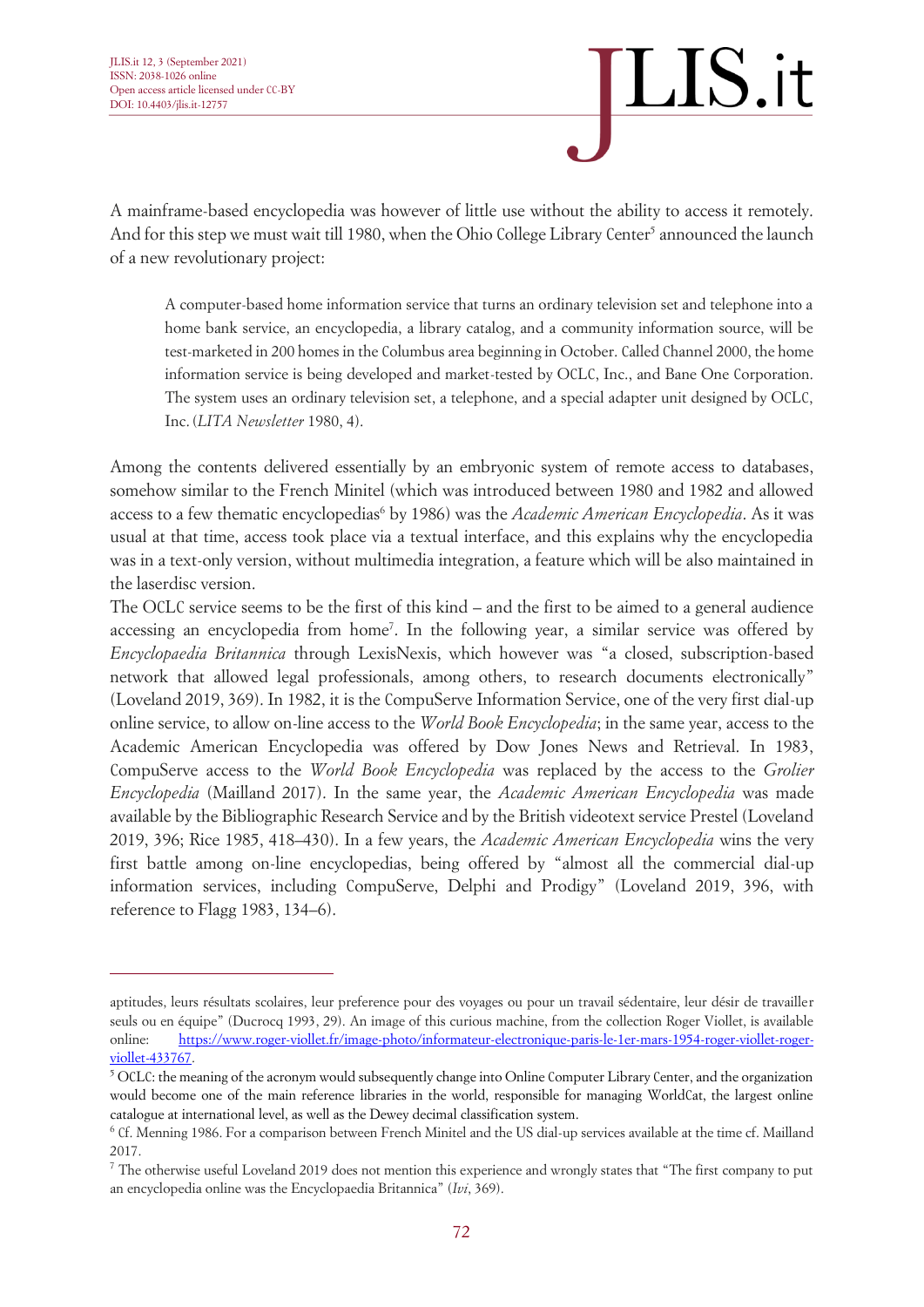

The first characteristics of the digital ecosystem to be exploited in this kind of text-only, dial-up online services were full-text search, as well as remote and nonlinear access to contents. However, these early examples of digital encyclopedias were still based on content drawn from printed encyclopedias: the development of a new, born-digital encyclopedism will have to wait until multimedia content is added to the equation.

#### **3. Multimedia encyclopedias on CD-ROM**

We already mentioned the first, laserdisc-based digital edition of the *Academic American Encyclopedia*  published in 1984-85. Already in 1985, the digital version was less expensive than the paper version: the printed version in 21 volumes was priced at 650 dollars, while the one on laserdisc at 89.95. Even considering the cost of the laserdisc player (approximately 450 dollars) which was clearly suitable for other purposes as well, the price balance turned out to be positive from the very beginning (cf. Smith 2017).

In the following years, Grolier would publish a series of new editions of the encyclopedia under different names: *The Electronic Encyclopedia* (1986), *The Grolier Electronic Encyclopedia* (1987), *The New Grolier Electronic Encyclopedia* (1988-91), *The New Grolier Multimedia Encyclopedia* (1992). 8 The 1987 edition moved from laserdisc to an early CD-ROM version, the so-called CD-32, available on Atari computers; in later versions the support of choice was a standard CD-ROM (Bozzi 1996, 224).

While increasingly sophisticated indexes improved access speed – the text required 60 Mbytes and the indexes 48 Mbytes in the 1987 version of the encyclopedia, thus enabling to retrieve information about over 9 million indexed terms in less than three seconds (*Ibid*.) – the content initially remained merely textual. We have to wait until 1989<sup>9</sup> to truly achieve a multimedia encyclopedia, when *Compton's Multimedia Encyclopedia* was published*.*

*Compton's Encyclopedia* originated in 1922 as *Compton's Pictured Encyclopedia*, and traditionally focused on the visual element, also related to the fact that it mainly aimed to families and schools. In 1989, Compton was owned by the Encyclopaedia Britannica, Inc. (which held the majority of shares from 1961 to 1993, and then, again from 2002 onward) so, the 1989 CD-ROM can also be considered the first step taken by *Britannica* in the direction of CD-ROM based encyclopedias. 10

Throughout the 1990s, encyclopedias on CD-ROM multiplied, thus bringing all the major publishers of the sector into the new field. In 1991 *Compton's Encyclopedia* was distributed for both DOS and Mac, and in 1992 Grolier also produced its own multimedia encyclopedia, *The New Grolier Multimedia Encyclopedia*, which was included for free when purchasing a Mac computer thanks to an

<sup>8</sup> *Wikipedia, The Free Encyclopedia*, s.v. "Grolier" (accessed April 2, 2021), [https://en.wikipedia.org/wiki/Grolier.](https://en.wikipedia.org/wiki/Grolier)

<sup>9</sup> As a matter of fact, Italy could perhaps boast a record in this respect: "De Italia", a sort of encyclopedic review on Italian civilization produced on an interactive videodisc by the Agnelli Foundation, dates to 1987. However, it was not a generalist encyclopedia rather an ancestor of interactive electronic books. For a presentation of the work see "Un videodisco-laser per raccontare un paese" 1987.

<sup>10</sup> For the very interesting events concerning the relation between *Encyclopaedia Britannica* and the digital world, see Greenstein and Devereux 2006, and Greenstein 2017. Much of the following information about the "war of encyclopedias" in the 1990s is drawn from these articles. A detailed overview – with useful information on the European markets – is also offered by Loveland 2019, chapter 10.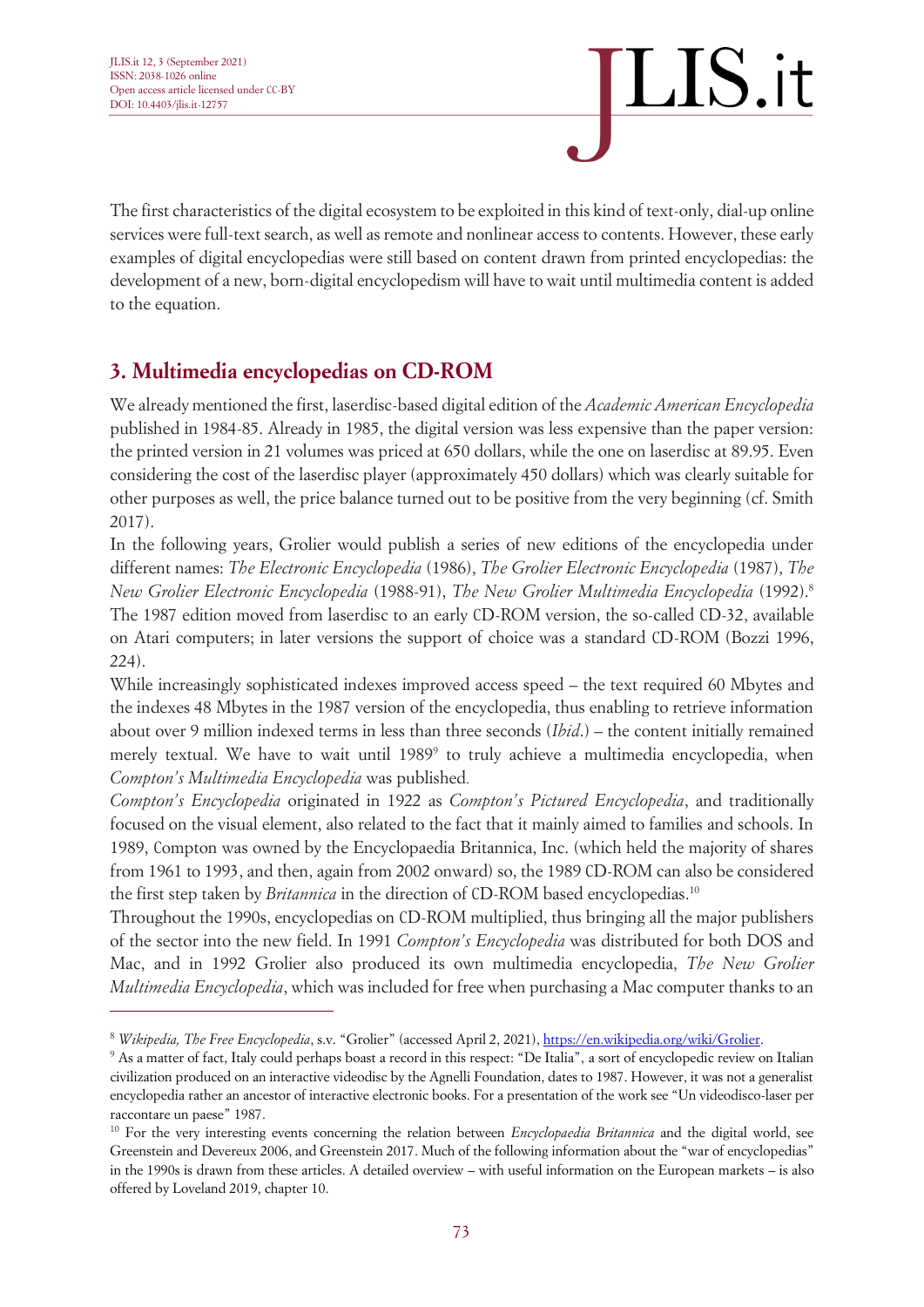agreement with Apple. In 1995, both *Encyclopedia Americana* (again by Grolier, the text and multimedia content were stored in two different CD-ROMs) and *Hachette multimedia Encyclopedia*  ("EHM" – at that time, Grolier was owned by Hachette, so, the two products could take advantage from a common technical infrastructure) were published in a CD-ROM version. During the same years, many other publishers entered the new digital market. In Italy, De Agostini's *Omnia* multimedia encyclopedia was one of the most successful: first published in 1997, it was adapted for other countries (Poland, Germany, and Greece) within a few years, and was produced in a version for children (*Omnia Junior*) and a sectorial version (*Omnia Art*). Moreover, again in 1997, the Institute of the Italian Encyclopedia came into play by distributing a CD-ROM incorporating the second edition of the *Vocabolario Treccani*.

The encyclopedias taken into consideration so far were mainly adaptations of printed versions or produced by publishers already active in the field. However, by the mid-1990s, also new players entered the sector, namely companies who were not operating in the field of encyclopedic publishing on paper, rather in new media. We shall see that this change substantially impacted not only the market, but also the features and format of encyclopedias. Publishers of traditional encyclopedias were naturally interested in preventing the new medium from expanding on the market at the detriment of the old medium (and of the related sales network, mostly still carried out by door-todoor sellers) and therefore were inclined to maintain relatively high prices, or to exclusively sell the CD-ROM version jointly with the paper version. *Compton's Encyclopedia* distributed by *Britannica* is a good example of this approach: it was free for those who bought the paper version of the encyclopedia, but the price tag amounted to 895 dollars when it was purchased separately. And when *Britannica* was finally released on CD-ROM in 1994, the fear of undermining the traditional sales network caused that the latter was sold only jointly with the paper encyclopedia at the price of 1,200 dollars, as it had been initially – and ineffectively – opted for.

The new products based on digital media could instead enter the market following thoroughly different strategies: a key example is Microsoft, which published the first version of its extremely successful CD-ROM encyclopedia *Encarta* in 1993 (partly based on *Funk & Wagnalls Encyclopedia*, of which Microsoft had acquired non-exclusive reuse rights, and *Collier's Encyclopedia* and *New Merit Scholar* afterwards, acquired by Microsoft from Macmillan Publishers). In 1985, Microsoft also tried to acquire non-exclusive rights on the entries in *Encyclopaedia Britannica*, proposing to seal a partnership, which Britannica refused. In 1989, *Britannica* and Microsoft were on good terms, and Microsoft was one of the launch partners of *Compton's Encyclopedia*.

When Microsoft launched its own encyclopedia on the market, however, the fragile balance between paper and digital was definitively broken. The first edition of *Encarta* sold only 10,000 copies: the price was still affected by the strategies brought forward by traditional publishers and was too high (\$ 295), while the need to postpone the release date from September to March due to technical issues did not allow to possibly exploit the driving force of Christmas shopping. But the following edition, just a few months later, corrected these errors: it was released in October, at a price tag of only \$ 99. Success was immediately achieved: the new *Encarta* sold 120,000 copies during the holiday season, 350,000 copies in the first year, one million copies over two years. Since the physical cost of a single CD-ROM amounted only to a few dollars, it is easy to understand that such a considerable increase in sales promptly impacted the profitability of the publishing operation: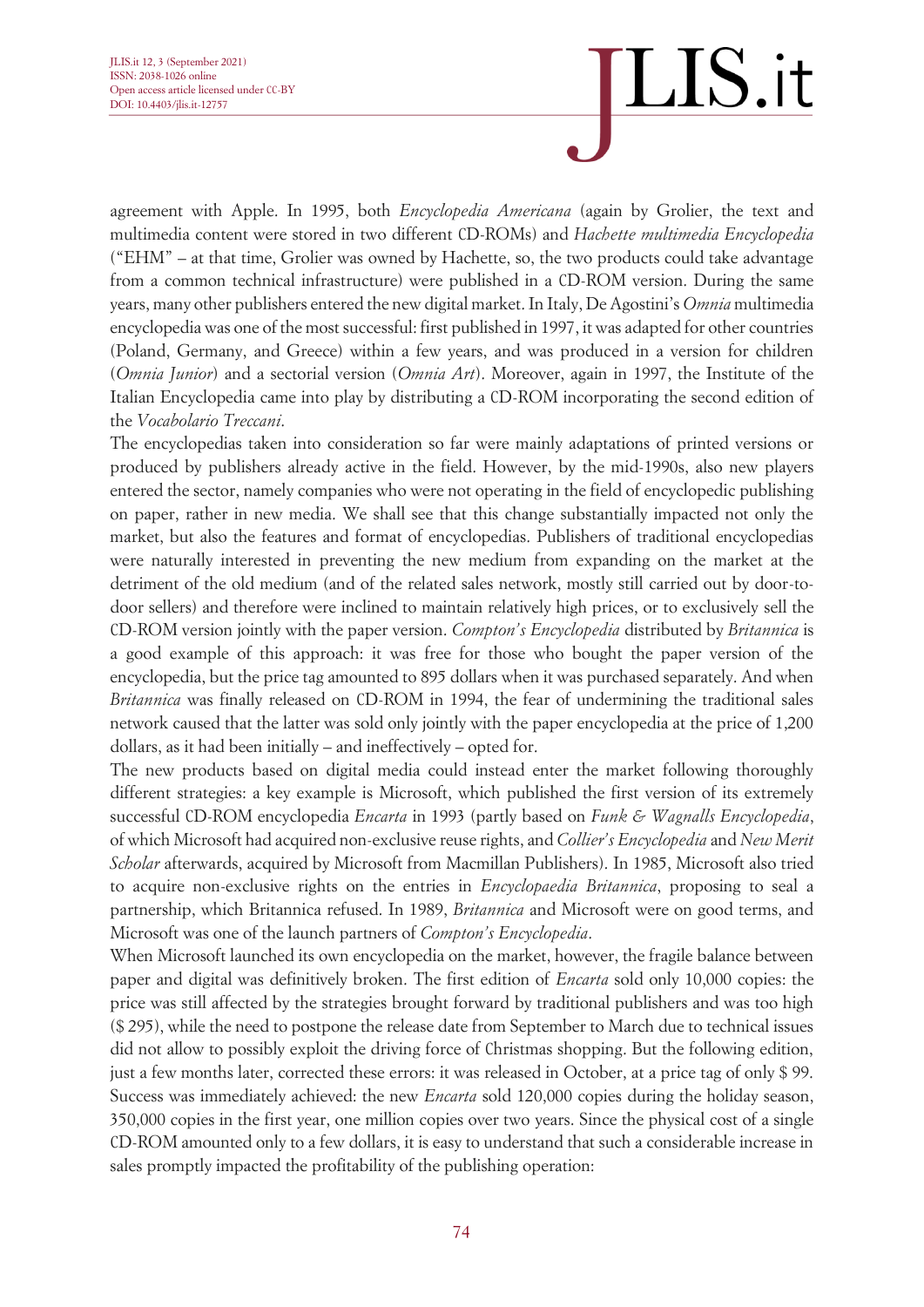The organization grew into a unique business. Similar to an encyclopedia, the variable costs were low while the fixed costs were high. However, the level of those costs supported a very different price point for the end product because the low price point supported high volumes. The cost of materials for the CD and packaging was quite low, sometimes \$ 5 a box. The fixed expenses arose from editorial staff, programmers, and additional staff needed to update the content, as well as to tailor the product to different languages and countries. Much like in traditional encyclopedia businesses, therefore, the business strategy became oriented toward generating sufficient sales volume to support revenue that covered the fixed costs of the operation — again, with one key difference, the unit volumes were in the millions instead of the low hundreds of thousands (Greenstein 2017, 1009).

Another important factor to consider is the constant updating of *Encarta*, especially through substantial improvement in the multimedia content: a possibility opened by a production cycle which became much faster and cheaper once the costs for the basic editorial content had been incurred. Of course, advertising of new digital encyclopedias strongly emphasized this element, which became even more central, levering on the model of hybrid encyclopedias – partly on the web, partly on CD-ROM – which appeared in the mid-1990s and which in a few years, would lead to publish encyclopedias exclusively online.

In order to face the challenge represented by *Encarta*, *Encyclopaedia Britannica* was forced into an impossible chase: the attempt was to lower the prices (to \$ 995 in 1995, to \$ 200 in 1996) but it was too late; between 1990 and 1995 its sales fell by 50%. The last, bold but desperate attempt was to launch an exclusively online edition: in this case, *Britannica* anticipated *Encarta*, which preferred to undertake the path of the hybrid version; but in 1995, when *Britannica Online* was launched (with a price tag of 150 euro per year, plus 25  $\epsilon$  for the initial registration) people connecting to the Internet from home were not many and mainly used dial-up based services; furthermore, those few who were lucky to be able to connect quite frequently, already had *Encarta* on CD-ROM. The operation did not bring the desired results, liabilities increased, and in 1996 the brand and resources of *Encyclopaedia Britannica* were sold for 135 million dollars to a private investor, Jacqui Safra. Compared to just a few years earlier, the company's value had collapsed and could almost exclusively be related to the valuation of the brand. 11

In a nutshell, contrary to common belief *Encarta* disrupted the market of traditional paper encyclopedias and not Wikipedia, which was established subsequently and, if anything, was at the root of the crisis regarding the model of commercial digital encyclopedias ten years later.

As a matter of fact, *Encarta* continued to sell quite well until 2003-2004, on CD-ROM first, in the hybrid version afterwards, and finally online from 2000 onwards; in those years, editions in eight different languages, including Italian, were published, together with a specific version for children (*Encarta Kids*). But gradually, accesses began to decline in favour of Wikipedia. Microsoft would abandon the project in 2009. In January, 97% of accesses to the online encyclopedias from the United

 $11$  The new owners tried to revive it, but with little success: the last printed edition was published in 2010 and today. *Britannica* is available in the online version only, subscription has a cost of about \$ 69 a year. Since 2009, *Britannica* has also tried to adopt a model that is closer to Wikipedia, with the possibility for users to integrate information within the entries (after editorial revision); but also in this case, the initiative reached little success.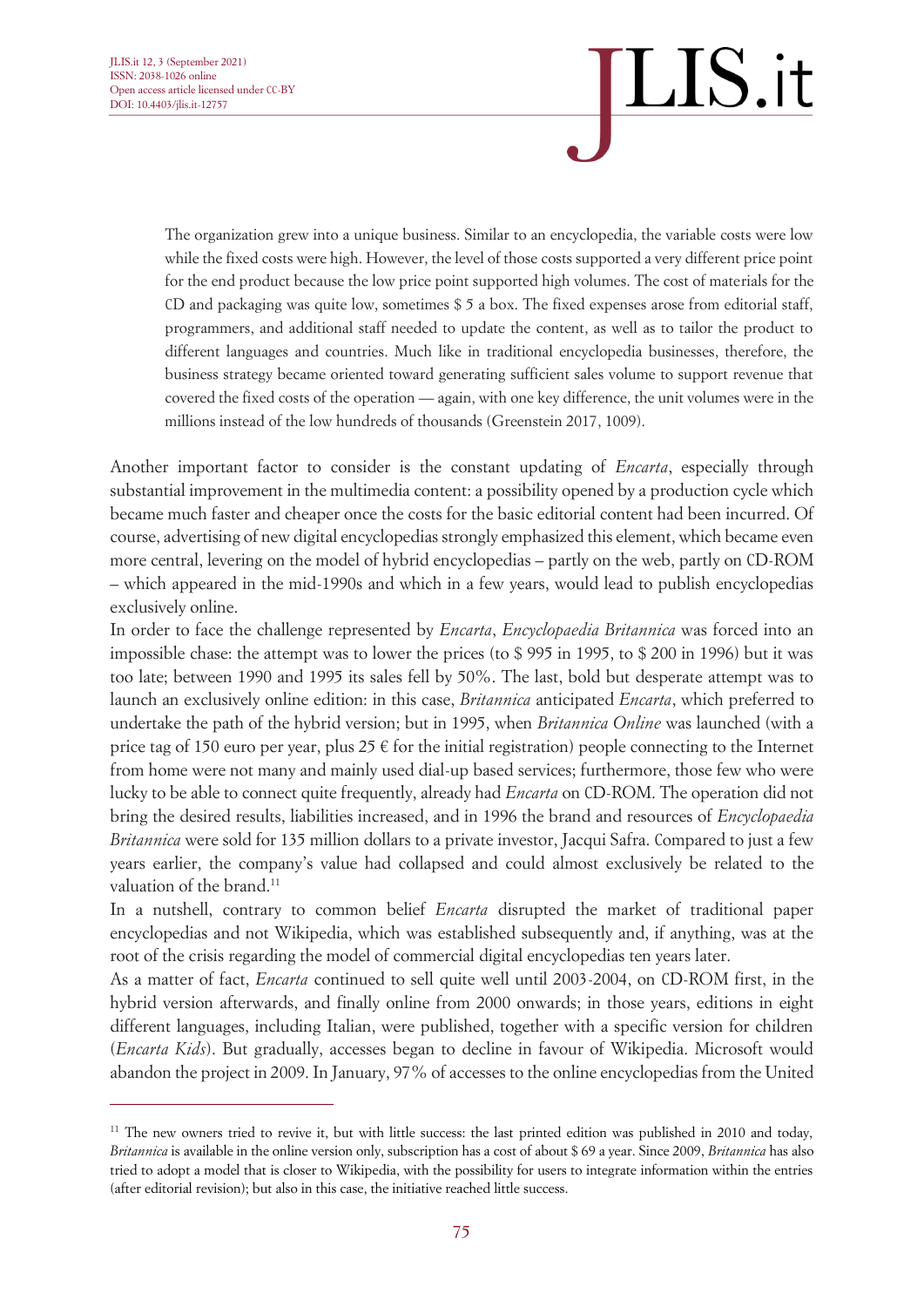

States were related to Wikipedia, while the percentage of accesses to *Encarta* reduced to 1.27% (and to *Britannica Online* to 0.57%) (Hopkins 2009; cf. Cohen 2009).

While *Encarta* undoubtedly represented the most successful example of multimedia encyclopedia produced by a company focusing on digital publishing and with no previous experience in traditional publishing, among the 'digital-native' encyclopedia projects one relevant Italian example deserves mentioning: *Encyclomedia*, the encyclopedia directed by Umberto Eco and Danco Singer. *Encyclomedia* was conceived as a comprehensive, CD-ROM-based multimedia history of the European civilization. The project started in 1993 with the establishment of Horizons Unlimited, a company founded by a group of Eco's students from Bologna; the first two CD-ROMs dedicated to the sixteenth and seventeenth century were published with a fairly high price tag (399,000 Italian lira each, equivalent more or less to 235 dollars) between 1995 and 1996 but with advanced features for the time. The CD-ROM on the seventeenth century included about 9,000 voices, 2,000 images, 165 audio clips, 32 animations and 13 videos, as well as 203 ebooks (Floridi 1996, 193). In the following years, the work was completed and delivered in a variety of formats, on CD-ROM and in print (as collateral at newsagents) up to the online version.

#### **4. Online encyclopedias and the emergence of Wikipedia**

As mentioned above, the transition from multimedia encyclopedias on CD-ROM to the online versions is a long process: we saw how the very first digital encyclopedias – emerged when CD-ROMs did not yet exist – were conceived for use over a network, and already during the very first years, after the creation of the World Wide Web, many multimedia encyclopedias embarked on the path of hybridization between CD-ROM (and DVD afterwards) and the Internet.

With the web now available, the market for exclusively online encyclopedias opened: if the attempt made by *Britannica* in 1995 was too bold given the number of families who had an Internet connection at that time, the transformation of *Encarta* into an online encyclopedia in 2000 mirrors a situation where the web was the natural horizon for all information searches, and therefore also for the evolution of encyclopedism. But the web changed not only the tools for accessing information, but it also radically modified the ways and forms information content was produced. And this change involved the world of encyclopedias quite soon. Wikipedia, which was founded in 2001, is the best example of this evolution. But already in October 1993, Rick Gates, one of the pioneers in the use of the Internet, suggested the idea of an online encyclopedia built collaboratively by using the potential of the network. This early project had a name, *Interpedia*. 12

However, we must wait seven more years, until March 2000, for Jimmy 'Jimbo' Wales and Larry Sanger, who brought to light the first experiment of truly free online encyclopedia, *Nupedia*. Unlike what was going to happen with Wikipedia,<sup>13</sup> Nupedia was not opened to public changes and still relied on expert editors, who however agreed to collaborate to the project for free and to freely distribute the entries created, subjecting them to a public peer review process, always among experts from the sector. The main connection between the initial Nupedia project and Wikipedia lies in the

<sup>12</sup> On the first ideas of an online encyclopedia, see Reagle and Lessig 2012, chap. 2 (on *Interpedia*, 32–34).

<sup>&</sup>lt;sup>13</sup> For an analysis of the first projects of the online encyclopedia and the process that leads to Wikipedia, cf. Mako Hill 2013.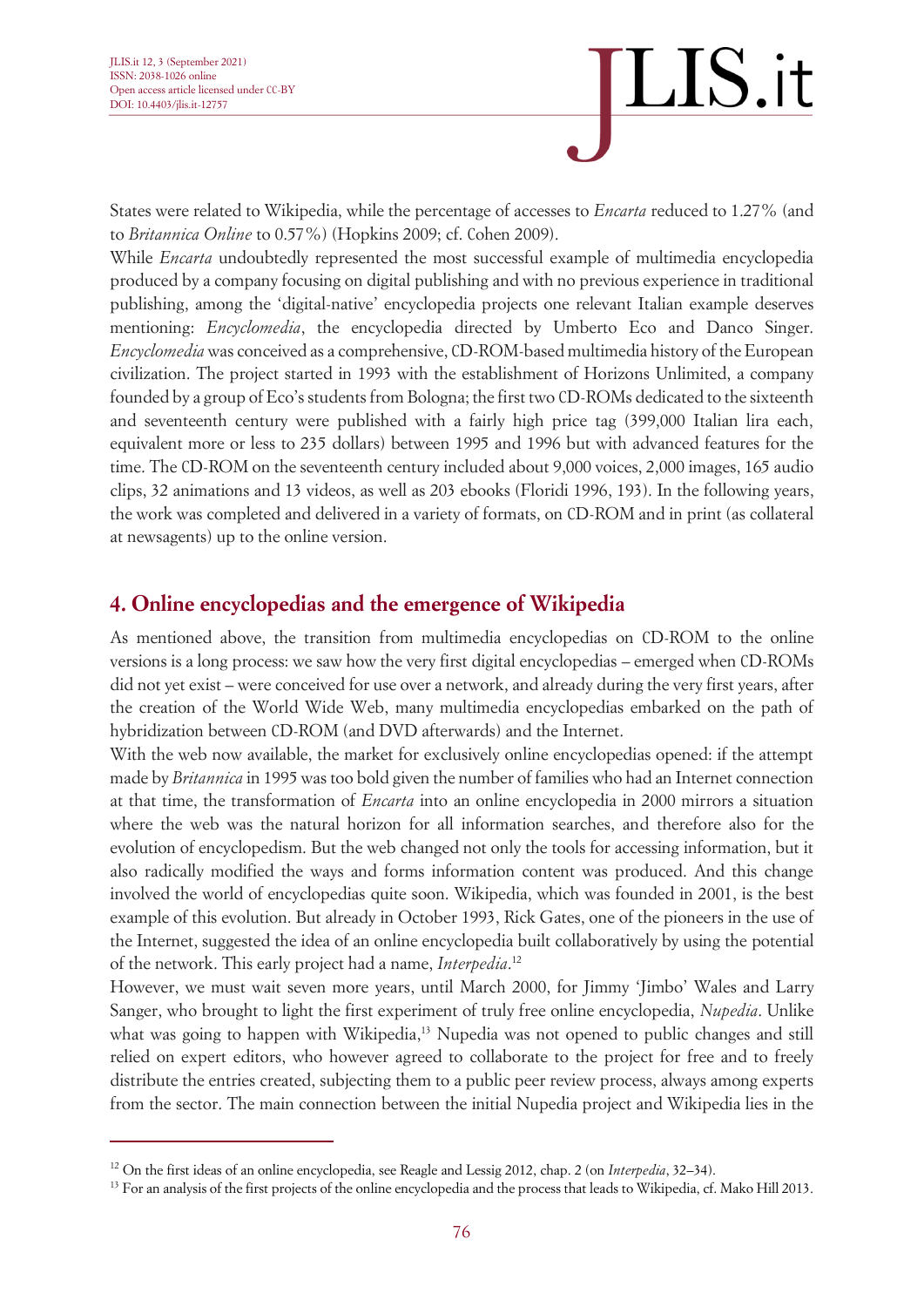idea of a free and open encyclopedia: an idea that was also endorsed by Richard Stallman, the guru of free software, who soon decided to merge into Nupedia his own project for an open online encyclopedia, started in 1999 and called *GNUpedia*. 14

However, Nupedia's project did not achieve a positive outcome: relatively few entries were created, and the name of Nupedia today is known, above all, because Wikipedia span off from it. It is in fact on Nupedia's server that, on January 10<sup>th</sup>, 2001, the Wiki software was installed to become Wikipedia five days later, on January 15<sup>th</sup>, 2001. Of the two founders, Jimbo Wales was an entrepreneur who at the time of the launch of Nupedia first, and of Wikipedia afterwards, ran a search portal for pop music called *Bomis*. Larry Sanger, on the other hand, had been chosen by Wales as the managing editor of Numedia. In the following years, Sanger left Wikipedia, considering the results of its editorial process<sup>15</sup> to be biased, and founded two new projects: *Citizendium*, <sup>16</sup> an online encyclopedia project attempting to merge the advice provided by expert editors and open peer collaboration, and *Everipedia*, <sup>17</sup> an open encyclopedia using blockchain technology to trace the editorial history of entries. Between 2019 and 2020, he left both projects, and established the Knowledge Standards Foundation and a new website, *Encyclosphere*, which aimed to connect within a decentralized network all the web-based encyclopedia projects. <sup>18</sup> Sangers' peregrination through different encyclopedic projects (and into different ideas of what an open online encyclopedia should and could be) is rather interesting, even though often inspired or affected by his own right-wing political ideas.

But let us return to Wikipedia. What exactly does 'Wikipedia' mean? The initial 'Wiki' refers to the software used to manage the website and its editorial process, while the suffix 'pedia' – derived from the Greek παιδεία – is a familiar word and refers to the encyclopedic nature of the project. The term Wiki derives from the Hawaiian language, where 'wikiwiki' means 'very fast' – the Honolulu airport shuttle bus was called 'Wiki - Wiki'. Ward Cunningham, the creator of the first Wiki system, decided to call his software with such a name to emphasize that it was easy and immediate to use. <sup>19</sup> Basically, the term 'Wiki' indicates a program which resides on a server and allows to create or modify pages and websites quickly and easily by writing directly into the browser.

But the peculiarity of the Wiki software – which is what distinguishes it from other websites management systems – is the ability to keep track of all changes made by each single user of the system, allowing to reconstruct the editorial history of each entry and to go back to a previous version of the page or text, when needed. So, the Wiki system is a perfect tool for writing pages and sites in a collaborative way; it has to be stressed that the term Wiki is not just used to refer to the editorial tool used, but also to the websites that are created by using that software. Wikipedia is therefore an encyclopedia created by using a Wiki software and is an example of a Wiki website itself.

There are different types of Wiki software: as mentioned above, the original program was created by Ward Cunningham in 1995, but today the most used program to create Wiki sites – including Wikipedia – is called *MediaWiki*. It is an open-source software application, free and freely modifiable,

<sup>&</sup>lt;sup>14</sup> This part of the story is well reconstructed in the second chapter of Reagle and Lessig 2012.

<sup>&</sup>lt;sup>15</sup> Cf. Foggin 2019. Sanger also accused Wikipedia of left-wing political prejudice: Cf. Flood 2020.

<sup>&</sup>lt;sup>16</sup> The website is [https://en.citizendium.org/.](https://en.citizendium.org/)

<sup>&</sup>lt;sup>17</sup> The website is https://everipedia.org/.

<sup>&</sup>lt;sup>18</sup> Cf. https://encyclosphere.org/.

 $19$  For a general introduction to the main ideas behind the Wiki software, the reference text is Leuf and Cunningham 2001.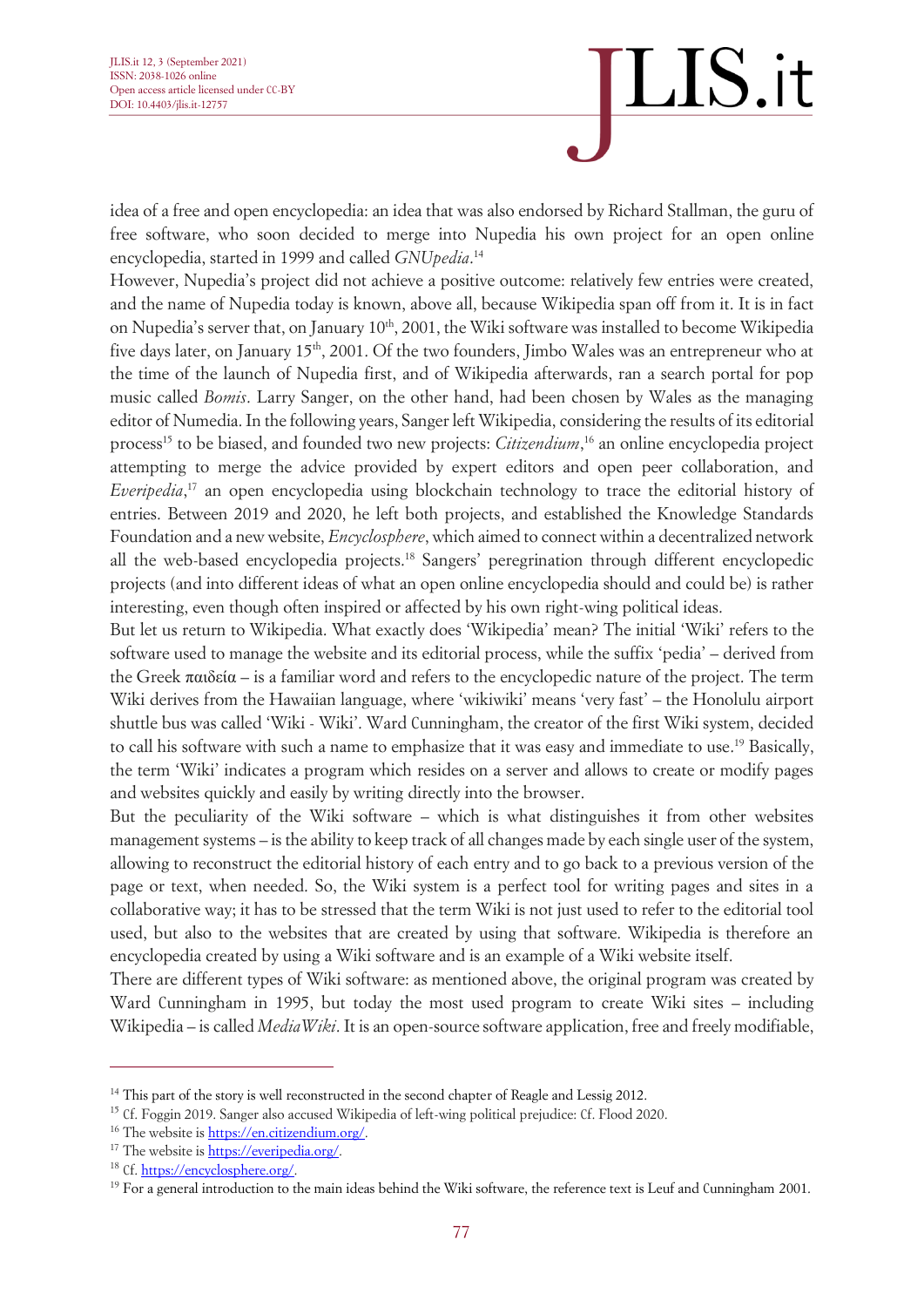and was specifically developed for Wikipedia in 2002, although it is currently adopted by many other web platforms. <sup>20</sup> Its development is managed by the Wikimedia Foundation, a non-profit foundation created in the United States with branches located in a number of other countries, including Italy; its purpose is to take care of Wikipedia and the several related projects that were developed around or in connection with the original one, also by helping raise the necessary funding.<sup>21</sup>

The Wiki platform used by Wikipedia<sup>22</sup> allows users to collaborate in the drafting process of the encyclopedia entries, and to keep track of the history of all the changes made to each entry. And this is exactly the key characteristic that makes Wikipedia different to traditional encyclopedias. In a traditional encyclopedia, authority i.e. the prestige and reliability of the encyclopedia, is a consequence of authorship i.e. the fact that entries are written by acknowledged experts on the matter. In many cases, entries – or at least the main ones – are signed by the authors, so to make them recognizable. And even when they are not signed, the editorial staff, who is composed of a restricted number of professionals, guarantees authority and validation of the content.

However, in the case of Wikipedia, authority does not derive from authorship since the entries are written in collaboration and not drafted by one identifiable author. On the contrary, authority and content validation are the result of a collaborative writing and review process.

But how can such an encyclopedia be reliable given that it is written by no identifiable authors, where anyone can correct and modify the entries as they wish? Many doubts about the actual reliability of Wikipedia derive from this (more than legitimate) question.

To provide an answer, we shall start from a more basic question: is Wikipedia *really* reliable?

Surprisingly, with specific reference to the broadest version of Wikipedia, the version with the highest number of entries and contributors – of course, the English one – the answer is reasonably positive. Sixteen years ago, in 2005, when Wikipedia was still a newly established undertaking, the prestigious scientific journal *Nature* published a research based on a sample of 42 scientific entries taken from both Wikipedia and *Encyclopaedia Britannica* (clearly considered to be the paradigm of traditional and validated encyclopedia). The selected entries were examined 'blindly' by a group of experts who did not know which version of the entry was taken either from Wikipedia or *Encyclopaedia Britannica*, with the result that the divergence between the two sources in terms of quality and reliability was minimal (although *Britannica* retained a slight advantage). <sup>23</sup> An endless debate was raised about this outcome, <sup>24</sup> and in the following years, a number of similar comparisons and reliability analysis on Wikipedia were carried out. 25

The resulting debate is complex and interesting, but I will not analyze into detail, not to go beyond the scope of this paper; I will rather try to provide a concise synthesis of its conclusions, with all the

<sup>&</sup>lt;sup>20</sup> For an introduction to MediaWiki see Barrett 2009 and Koren 2017.

<sup>&</sup>lt;sup>21</sup> The website is [https://wikimediafoundation.org/.](https://wikimediafoundation.org/)

 $22$  Among the many publications on the nature and features of Wikipedia, a pioneering text of special relevance from the point of view of the historical reconstruction is Lih 2009.

<sup>&</sup>lt;sup>23</sup> See Giles 2005 (at the same web page of the paper, it is possible to find also a link to the objections raised by the editorial staff of *Encyclopaedia Britannica,* and the related replies by *Nature*).

 $^{24}$  Far less favourable for Wikipedia were the results of the analysis carried out by Holman Rector 2008. Of course, the data on which the paper was based thirteen years ago is now to be considered quite old.

<sup>&</sup>lt;sup>25</sup> For the interest raised and given that it is a more recent paper with extensive bibliographic reference, an example worth of mention is Greenstein and Zhu 2018.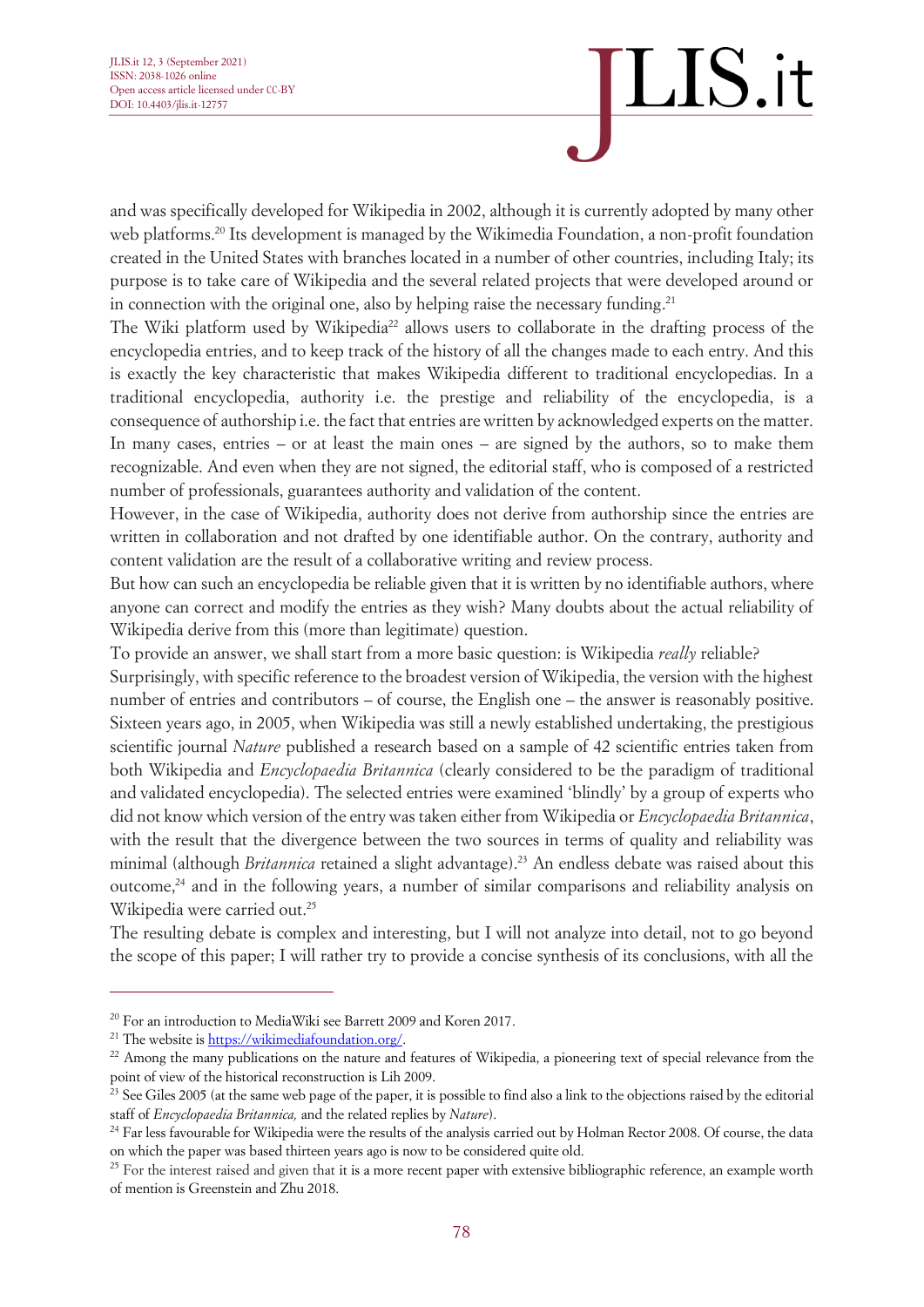limitations it may imply. The overview is the following: we cannot be entirely certain of the accuracy of each piece of information drawn from Wikipedia (this also applies to a traditional encyclopedia, but the degree of potential inaccuracy of the Wikipedia content is higher). Overall, however, most information delivered by Wikipedia is reasonably reliable, and the reliability rate grows according to the quantity of editorial interventions on the voice and the number of users involved in its drafting and revision. <sup>26</sup> The fact that Wikipedia has a dynamic character and is constantly updated, makes it possible that errors are entered at any time, but thanks to this dynamic character, errors are usually corrected promptly. Furthermore, Wikipedia coverage is now much broader than any traditional encyclopedia, specifically as far as some sectors are concerned (including those related to the so-called 'popular culture', namely television series, movies, comics…). So, it has a coverage that is 'eccentric' in many ways, but way more extensive than traditional encyclopedic models.

However, the original question remains to be answered: how comes that an encyclopedia where anyone can contribute in any possible way results to be reasonably reliable and correct?

The answer paradoxically lies in the large number of contributors to Wikipedia, associated with the ability of the Wiki platform to keep track of the revision history of each entry. Of course, there are the so-called 'vandals', or 'trolls', who deliberately try to enter misinformation. But most Wikipedia users are mostly well-intentioned; moreover, the system allows to immediately identify the most recent changes to each entry, and to correct them either by reverting to the previous version (*revert*  procedure) or by modifying the text, when needed; furthermore, the network address of the computer from which incorrect and misleading content was added can be blocked, while an entry can be temporarily 'locked' if necessary, thus preventing further modifications for a given period of time: a feature that can be used when controversial entries are subject to trolling or to a biased attack.

This also explains why the English version of Wikipedia is on average more complete and reliable than those in other languages. Within a tool whose authority mainly depends on the mechanism of collaborative writing and review, the greater the number of collaborators, the higher the probability to have among them contributors with the skills needed to improve the quality of the entry.

And it is again this extended collaboration that helps tackle another issue, which in principle, could seriously hinder an open collaborative encyclopedia from being implemented: the neutrality of point of views. How can we make sure that a voice, and in particular a voice on a debated topic is not subject to biases due to the author's personal point of view? Think of the diverging opinions about the Arab-Israeli conflict between an Israeli and a Palestinian. Well, in a way, the mechanism of Wikipedia *obliges* the Israeli and the Palestinian to work together through the editorial negotiation of the voice. Of course, complete neutrality is an unattainable goal, and it would be naïve to think that any entry in any encyclopedia, including Wikipedia, could be thoroughly neutral and objective. We may argue that the ideals of complete neutrality and objectivity are not only practically unattainable, but that they do not exist at all. Contributors to Wikipedia are basically asked to 'pretend' that neutrality and

 $26$  Cf. Ma, Tao and Hu 2017. See also the examination of the three-article revision process of Wikipedia contained in Tellis 2010.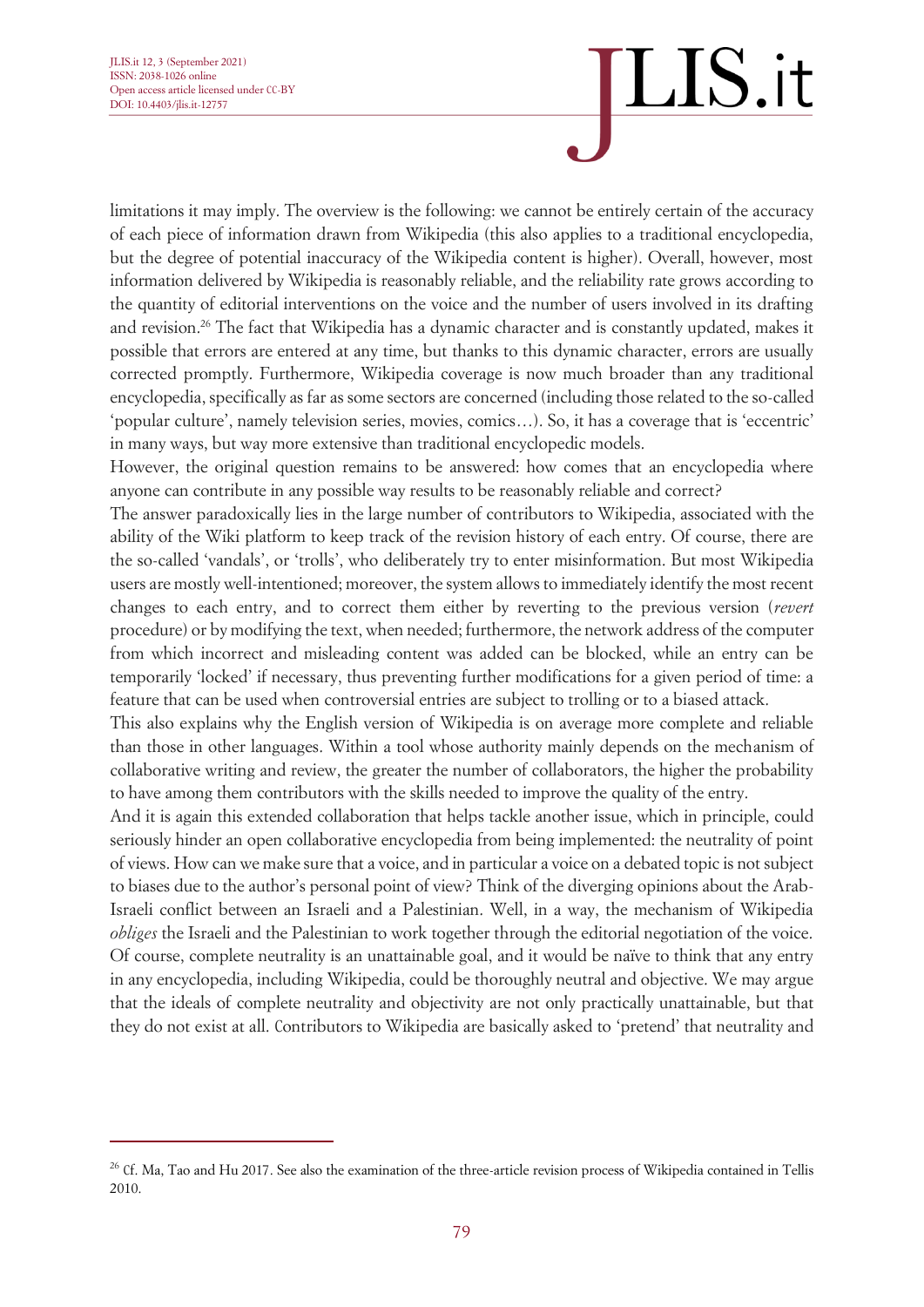### LIS.it

objectivity do exist, <sup>27</sup> and are asked to pursue this ideal goal. This is one of the five *pillars*, the basic principles, on which Wikipedia is based. 28

It might be useful to recall those principles, given that they are the higher-level rules that guide the drafting and collaborative editing of entries:

1. *Wikipedia is an encyclopedia*. This implies that the entries must be recognized as 'encyclopedic' – and therefore relevant and of general interest – by the community of contributors. This also means that a contributor to Wikipedia is not permitted to enter an entry about themselves or about a friend, unless they are well-renowned and so relevant that they can claim to have encyclopedic relevance.

It should be observed that the absence of space limitations due to the fact that Wikipedia is entirely digital and online, as well as the very large number of contributors, allow for a fairly broad interpretation of these principles. Many entries – especially in the language versions of Wikipedia other than English – are dedicated to people or topics of only sectorial or debatable relevance. While this could be seen as breaching the first pillar, it is a way to increase the overall coverage of the encyclopedia. At the same time, using a quite 'weak' interpretation of the first pillar allows Wikipedia to cover a significantly wider range of topics than a traditional encyclopedia could ever afford to consider due to the limited space and the limited number of contributors.

2. *Wikipedia is written from a neutral point of view (NPOV)*. According to what Wikipedia declares in this respect,

We strive for articles in an impartial tone that document and explain major points of view, giving due weight for their prominence. We avoid advocacy, and we characterize information and issues rather than debate them. In some areas there may be just one well-recognized point of view; in others, we describe multiple points of view, presenting each accurately and in context rather than as "the truth" or "the best view". All articles must strive for verifiable accuracy, citing reliable, authoritative sources, especially when the topic is controversial or is about a living person. Editors' personal experiences, interpretations, or opinions do not belong on Wikipedia.<sup>29</sup>

As discussed above, the 'neutral point of view' basically operates as a regulatory ideal, and the task of resolving the inevitable disagreements on the concrete application of the principle is entrusted to editorial negotiation and is facilitated by an existing discussion page for each entry intended for the exchange of opinions between contributors. The discussion page – which can be reached from the 'Talk' tab in each Wikipedia page – together with the version management, is one of the key tools of Wikipedia: occasional users rarely visit the page and often completely ignore its existence, while contributors use it very often. 30

<sup>&</sup>lt;sup>27</sup> It would be preferable for Wikipedia to explicitly recognize the nature of a purely regulative ideal of the Neutral Point Of View. The historical evolution of the formulation of the second pillar, which can be reconstructed from the history page at https://en.wikipedia.org/wiki/Wikipedia:Five pillars, seems to (slowly) move in this direction. The original, stronger formulation might have been influenced by Ayn Rand 'objectivist' philosophy, endorsed by Jumbo Wales: Cf. Lih 2009, chapter 2.

<sup>28</sup> The five 'pillars' are outlined at *Wikipedia, The Free Encyclopedia*, s.v. "Wikipedia:Five pillars" (accessed April 2, 2021). [https://en.wikipedia.org/wiki/Wikipedia:Five\\_pillars.](https://en.wikipedia.org/wiki/Wikipedia:Five_pillars)

<sup>29</sup> *Ibid*.

<sup>30</sup> On how the 'Talk' page works, see Laniado, Tasso and Volkovich 2011 and Tavosanis 2020b.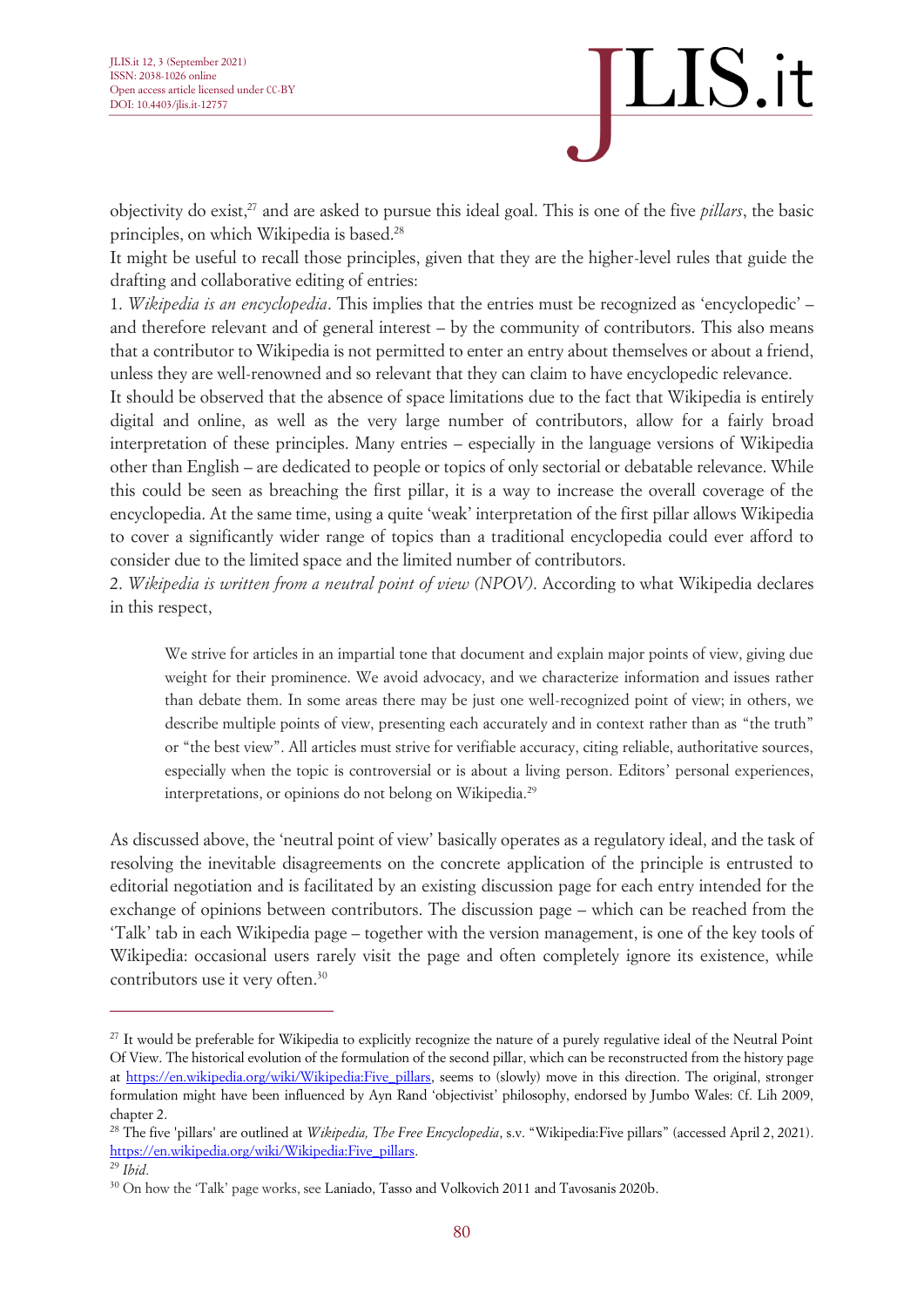

*3. Wikipedia is free content that anyone can use, edit, and distribute.* This principle refers to the Creative Commons Attribution-ShareAlike 3.0 unported licence and to the GNU Free Documentation License (GFDL) which are used for most Wikipedia content. 31

*4. Wikipedia has a code of conduct.* This principle recommends mutual respect between the collaborators of the encyclopedia, engaged in a collaborative and non-conflictual project; it might be considered as an adaptation by the Wikipedia project of the principle of charity or maximization of the agreement: 32

Respect your fellow Wikipedians, even when you disagree. Apply Wikipedia etiquette, and do not engage in personal attacks. Seek consensus, avoid edit wars, and never disrupt Wikipedia to illustrate a point. Act in good faith, and assume good faith on the part of others. Be open and welcoming to newcomers. Should conflicts arise, discuss them calmly on the appropriate talk pages, follow dispute resolution procedures. 33

5. Wikipedia has no firm rules. It is interesting to observe that before September 27<sup>th</sup>, 2010 this statement was written in the form of a typical logical closure principle: "Wikipedia doesn't have firm rules besides the five general principles presented here". <sup>34</sup> The revision of this rule and the choice of dropping the closure principle – achieved after a lively debate among contributors – clearly weakens the status of the five pillars, which are therefore to be seen as regulatory principles rather than as prescriptive norms*.*

It is also interesting to observe that the formulation of the five pillars is not the same for all the national versions of Wikipedia. From this point of view, the general Wikipedia project should probably be seen as based on a constellation of slightly different and evolving editorial policies rather than as a single, uniformly adopted, and well-defined model. 35

Are these rules enough to guarantee the success of an encyclopedic undertaking operating in a form that is often considered to be 'amateurish'? As a matter fact, considering Wikipedia as a substantially 'amateurish' encyclopedia is probably wrong today. The success of Wikipedia (both in the number of users and in the reliability of most entries) is linked, on the one hand – as we saw above – to the quality of the editorial negotiation tools offered by the Wiki platform. Wikipedia is backed by a very robust technical tool (as a further example we can point out the use of *bots*, namely platform applications which automatically correct formal errors and help standardize stylistic choices). On the other hand,

<sup>31</sup> Cf. *Wikipedia, The Free Encyclopedia*, s.v. "Copyrights" (accessed April 2, 2021). [https://en.wikipedia.org/wiki/Wikipedia:Copyrights.](https://en.wikipedia.org/wiki/Wikipedia:Copyrights) 

<sup>&</sup>lt;sup>32</sup> On the principle of charity cf[. Feldman 1998.](https://translate.google.com/translate?hl=en&prev=_t&sl=it&tl=en&u=https://www.rep.routledge.com/search%3Faction%3DtoggleFacet-Contributors-Authors/Person/contrib-357%26newSearch)

<sup>33</sup> *Wikipedia, The Free Encyclopedia*, s.v. "Wikipedia:Five pillars" (accessed April 2, 2021). [https://en.wikipedia.org/wiki/Wikipedia:Five\\_pillars.](https://en.wikipedia.org/wiki/Wikipedia:Five_pillars) 

<sup>&</sup>lt;sup>34</sup> Cf. the history tab *Ibid*. A previous version of the page had the logically flawed formulation "Wikipedia doesn't have firm rules besides the four general statements above". When formulated as such, the closure was clearly not effective since the fifth rule itself was not included. The history of the revision of the fifth pillar is an interesting example of the idea that Wikipedia policies and guidelines are not carved in stone, a thesis which is part of the actual content of this very pillar.

<sup>&</sup>lt;sup>35</sup> This also holds if Wikipedia is considered from the point of view of users from different countries, taking into account their different needs and reading behaviors: cf. Lemmerich *et al*., 2019. On the idea of an 'ethnography' of Wikipedia, cfr. Jemielniak 2014 and, from a linguistic point of view, Tavosanis 2020b.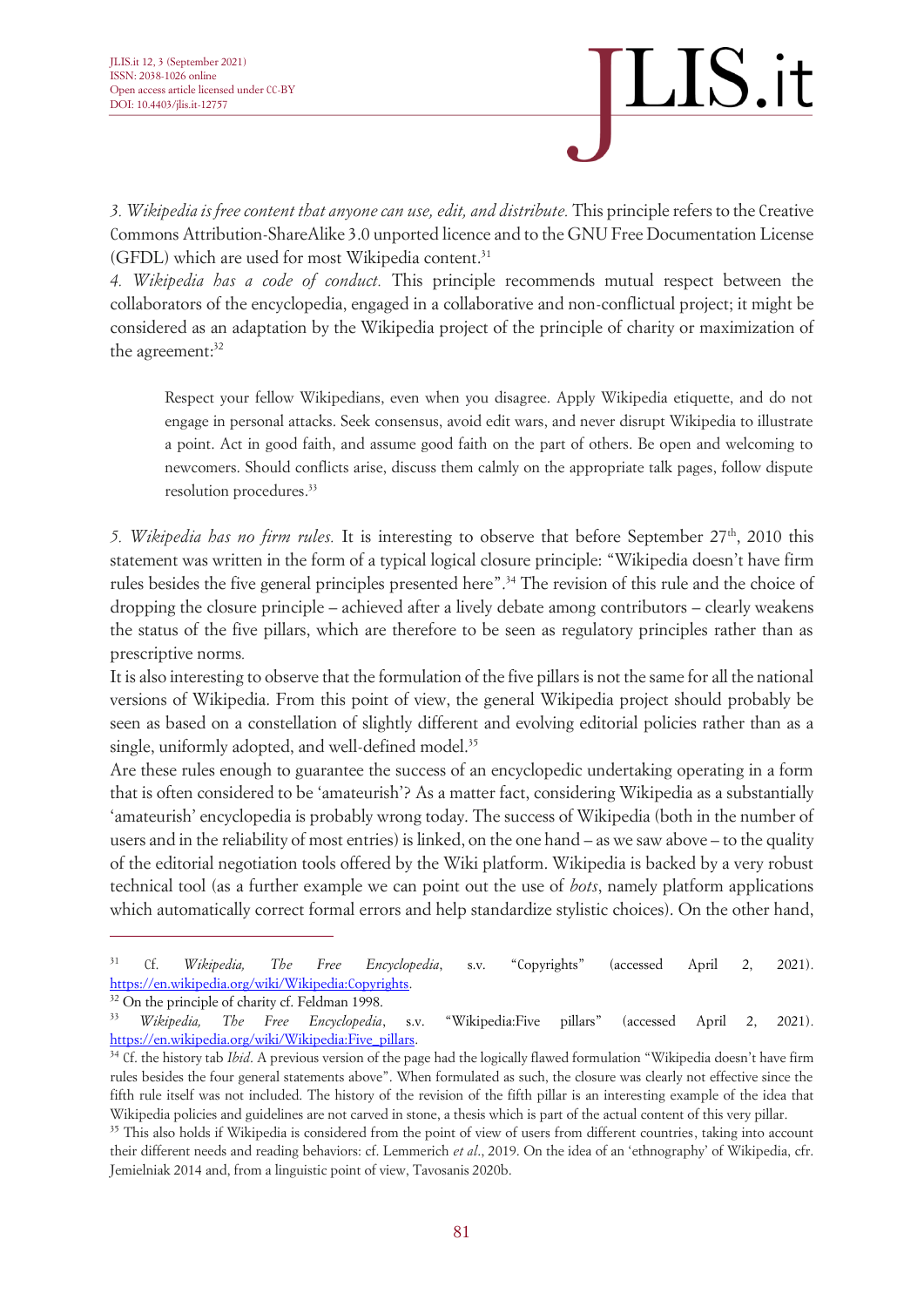it must be taken into account that the widespread idea of an encyclopedia entirely built by 'amateurs' is now inaccurate. Among the contributors of Wikipedia, many are reasonably experienced, and as the encyclopedia has increased its user base and has improved its reputation, as a consequence, the number of experts who use it and can contribute to improving the quality of the entries related to their fields of expertise has increased.

Two relevant examples of most competent contributions to Wikipedia helping achieve a qualitative improvement of its contents are the two spheres of librarianship and education. In both cases, we experienced the development of professionally oriented initiatives and projects (such as 'Wikipedia loves libraries<sup>36</sup> or 'Wikipedia goes to school'<sup>37</sup>) intended to promote a better understanding of Wikipedia as a tool, and to foster the quality of collaboration when drafting its entries. As for the world of Italian libraries, the reasons behind this interest are effectively summarized in two passionate blog posts by Virginia Gentilini and Eusebia Parrotto (Gentilini 2015 and Parrotto 2016); it may be useful to quote some of the passages:

If our users do not come to us, but go to Wikipedia, then we must go to Wikipedia too. It is part of our work, of our mission. It is not enough to attend a course on online information resources and know that it exists: Wikipedia must also be "our" library, the place where we actively practice our profession. The same care we used in choosing paper encyclopedias, should now be used it in verifying Wikipedia entries, and in improving them not only with content, but also and above all with sources. The sources are in the library, around us. They are the books we have purchased, the collections of periodicals that we keep, the quality resources that our professional and informed approach to the Internet allows us to know. We find them with closed eyes, if you like. It is our job. […]

The next time when looking at Wikipedia we are disappointed at the poverty or unreliability of an entry, regretting the not-so-distant times when knowledge was locked up in authoritative texts, let's get up, go to the reading rooms or to the warehouses and look for an "authoritative" text on the topic. Then we can go back to Wikipedia, click on "edit" and update the entry (Parrotto 2016).<sup>38</sup>

<sup>36</sup> Cf. de la Peña McCook 2014 and Lucarelli 2014.

<sup>&</sup>lt;sup>37</sup> An Italian project: [https://www.wikimedia.it/cosa-facciamo/progetti-le-scuole/.](https://www.wikimedia.it/cosa-facciamo/progetti-le-scuole/)

<sup>&</sup>lt;sup>38</sup> "Se i nostri utenti non vengono da noi, ma vanno su Wikipedia, allora su Wikipedia dobbiamo andarci anche noi. Fa parte del nostro lavoro, della nostra missione. Non basta frequentare un corso di aggiornamento sulle risorse informative in rete e sapere che esiste: Wikipedia deve essere anche la "nostra" biblioteca, il posto in cui esercitiamo attivamente la nostra professione. La cura con cui sceglievamo le enciclopedie cartacee, ora dovremmo usarla nel verificare le voci di Wikipedia, e nell'arricchirle non solo di contenuti, ma anche e soprattutto di fonti. Le fonti sono in biblioteca, intorno a noi. Sono i libri che abbiamo acquistato, le collezioni di periodici che conserviamo, le risorse di qualità che il nostro approccio consapevole e informato alla rete Internet ci permette di conoscere. Le troviamo a occhi chiusi, se vogliamo. È il nostro lavoro. […] La prossima volta che cercando su Wikipedia ci scandalizzeremo della povertà o inaffidabilità di una voce, rimpiangendo i tempi non lontanissimi in cui il sapere era rinchiuso dentro testi autorevoli, alziamoci, andiamo in sala o nei depositi e cerchiamo un testo "autorevole". Poi torniamo su Wikipedia, clicchiamo su "modifica" e aggiorniamo la voce". The English translation is mine.

Among the many available papers and blog posts on the subject of collaboration between Wikimedia and libraries, cf. Lubbock 2018; Ayers and Zanni 2017; Catalani 2017a, Catalani and Feliciati 2018 (a monographic issue of *JLIS.it* on Wikipedia, libraries and archives; among the papers included, of special relevance from our point of view is Parrotto 2018). The topic was discussed during a workshop organized by the National Library of Florence on November  $10<sup>th</sup>$ , 2017; for a summary, see Catalani 2018 and Gai 2018.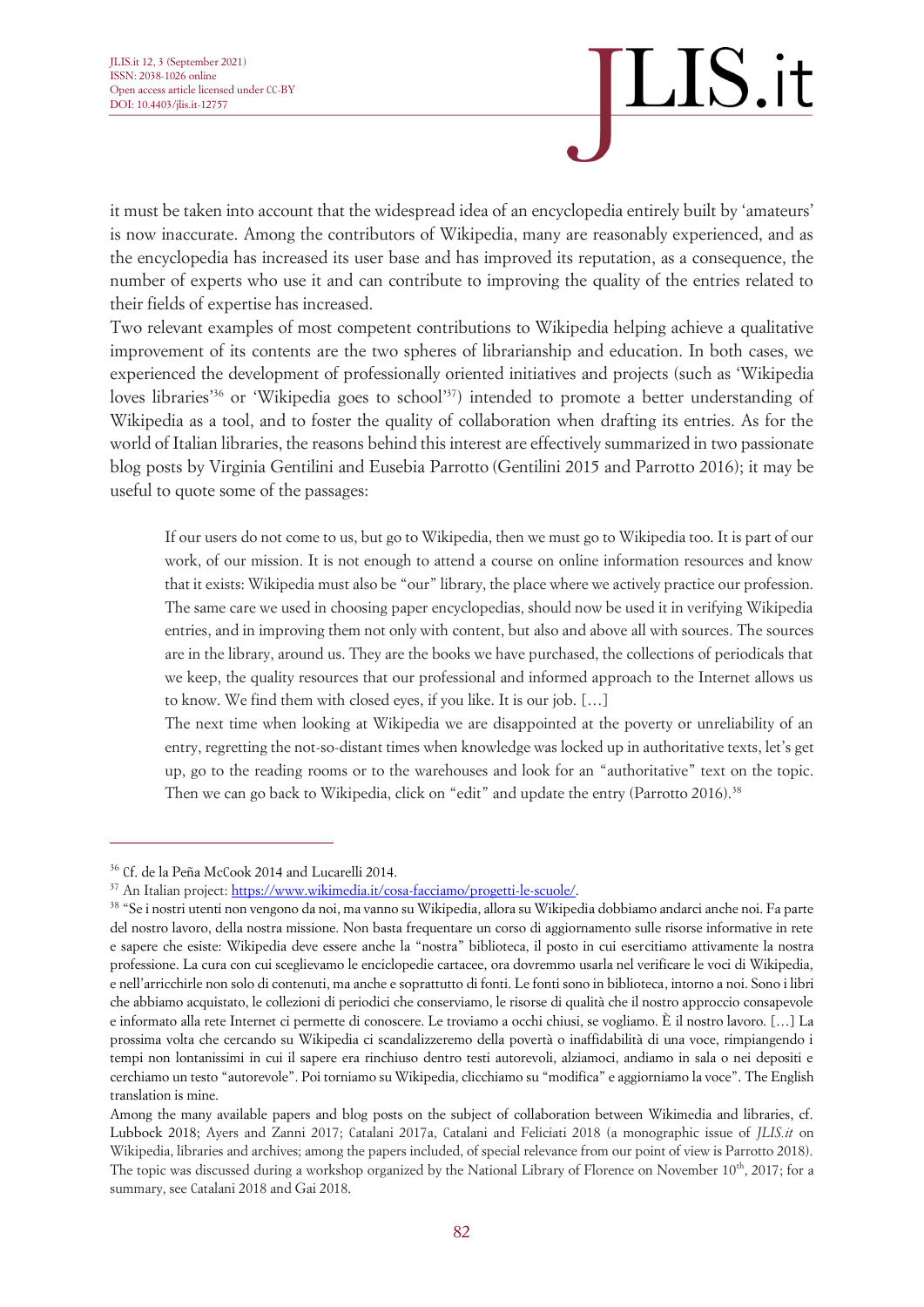A quite similar argument can be made regarding the use of Wikipedia in schools and universities and the role of teachers, once again in both terms of improving users' skills and the quality of entries. <sup>39</sup> To provide one example among the many available, <sup>40</sup> at the medical school of the University of California, final year students were engaged in activities led by lecturers (and evaluated as part of the curriculum) aimed to improve the quality of medical entries in Wikipedia (Azzam *et al*. 2017). This interest is fully justified if we consider that already by 2014, 50% of American doctors used Wikipedia as a reference tool for information on medical topics (Beck 2014; a more recent survey in Smith 2020).

In a nutshell, it is true that Wikipedia entries are not written by individual and recognizable experts, but it is also true that a growing number of experts or at least reasonably competent and motivated users collaborate to improve the accuracy of those entries on a regular basis.

Of course, given the very nature of Wikipedia, this does not guarantee that occasional mistakes, as well as more widespread and systematic issues are avoided. In this regard, there was much discussion about the existence of gender biases in Wikipedia entries, partly due to the disproportion between male contributors (who are still the majority) and female contributors or contributors with a different sexual identity.<sup>41</sup> Further biases were identified in the over-representation of Western culture and the under-representation of non-Western or marginalized cultures (Eom, Young-Ho *et al*. 2015), or in the possible existence of commercial, political or ideological interests behind the activities of some of the contributors, <sup>42</sup> as well as in the possibility that even the very procedures used for collaborative editorial review can lead to biased results. 43

#### **5. Towards linked data**

The solution to some of these issues at least may be represented by the further evolution that online encyclopedism has experienced in recent years, and this takes us away from the traditional concept of encyclopedia (well recognizable even in Wikipedia, which makes explicit reference to it in the first 'pillar', as mentioned above) towards the idea of an encyclopedia built as a strongly structured and semantic-rich database based on rigorous formal ontologies. An encyclopedia of this kind is not intended primarily for the use by human agents, but as an information search and retrieval tool to be

<sup>&</sup>lt;sup>39</sup> On the use of Wikipedia at school, see Catalani *et al.* 2017 and Catalani 2017b. For an interesting survey of relevant international practices, see Virtue 2017. For a discussion on the use of Wikipedia in the context of flipped classroom methodology, see Zou *et al.* 2020. For a not up-to-date but still interesting discussion on the pros and cons of using Wikipedia in universities, see Wannemacher 2009. For interesting experiences based on the use of Wikipedia in the context of university writing courses, see Tavosanis 2013 and 2019. For an updated discussion and bibliography, see Tavosanis 2020a.

 $^{40}$  An extensive review of international examples of work on Wikipedia in schools and universities is available on Wikipedia itself: *Wikipedia, The Free Encyclopedia*, s.v. "Wikipedia:School and university projects" (accessed April 2, 2021). [https://en.wikipedia.org/wiki/Wikipedia:School\\_and\\_university\\_projects.](https://en.wikipedia.org/wiki/Wikipedia:School_and_university_projects)

<sup>41</sup> On this topic, see *Wikipedia, The Free Encyclopedia*, s.v. "Gender bias on Wikipedia" (accessed April 2, 2021), [https://en.wikipedia.org/wiki/Gender\\_bias\\_on\\_Wikipedia,](https://en.wikipedia.org/wiki/Gender_bias_on_Wikipedia) and the reference works therein.

<sup>&</sup>lt;sup>42</sup> Interesting examples of some of the many possible situations of commercial-driven editing of Wikipedia are discussed in Pinsker 2015. On the possible role of historical revisionism in some Wikipedia entries, see Baldo 2017.

<sup>&</sup>lt;sup>43</sup> See Martin 2018. An interesting survey (with many examples) of the early debate among wikipedians on the reliability and possible drawbacks of Wikipedia's editorial process is in Lih 2009, chapter 8. For a discussion on how to detect both explicit and implicit bias in Wikipedia articles cf. Hube 2017.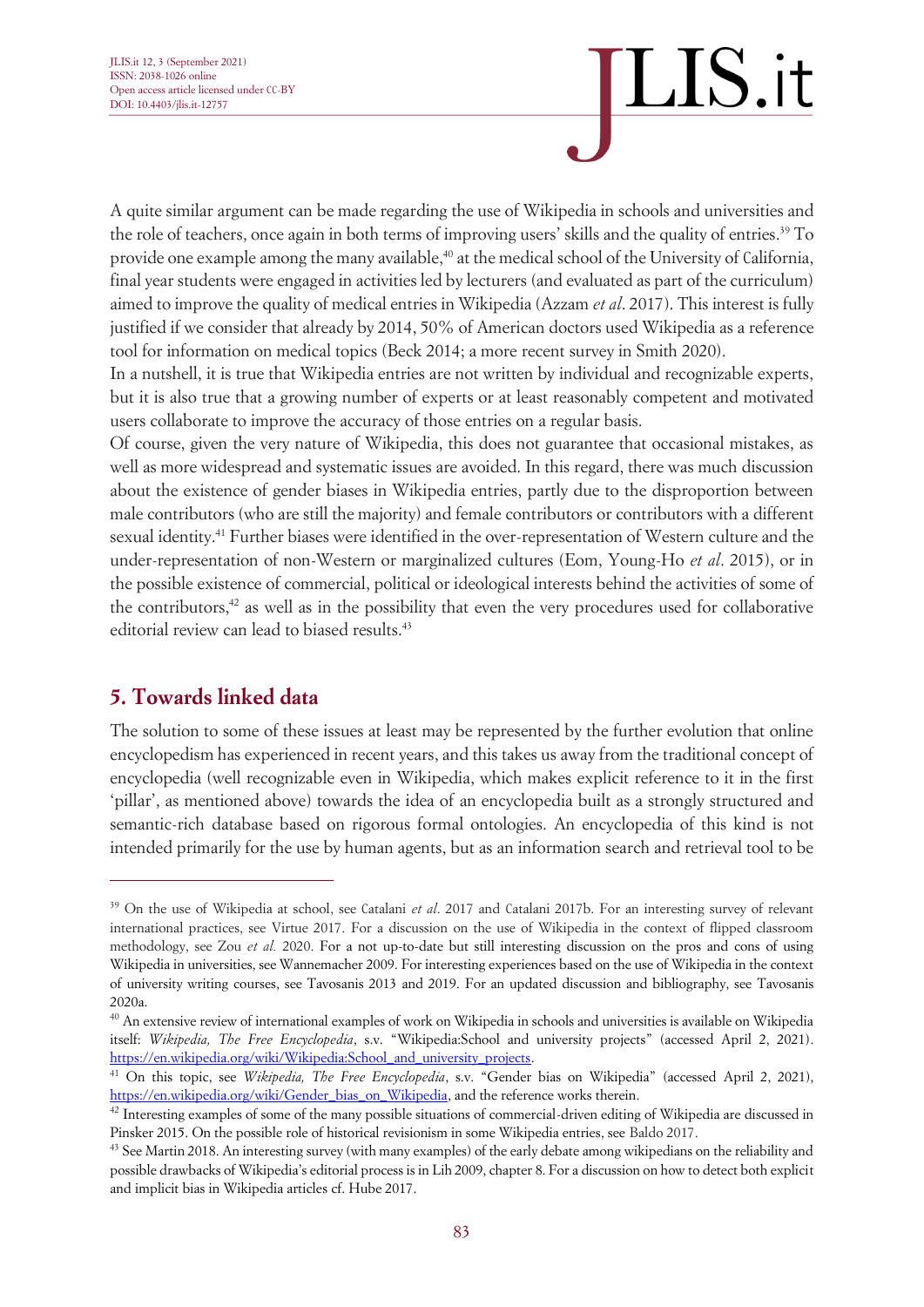used by software agents. It is left to such agents to 'mediate' between the formal rigour of structured data and the informal queries submitted by the users, or, if required, to act directly on the basis of the recovered data, or to process it according to instructions, or even to transfer it to other software agents. This way, conversational voice assistants such as Google Assistant, Siri, Cortana, Bixby or Amazon Alexa can 'answer' questions and requests users have submitted via a natural language (and often by voice) by interpreting the question by means of a parsing program, identifying its basic elements, using them to query the database and extract the relevant information, so to finally formulate an answer. 44

Thus, if somebody in New York asks Google Assistant "Who is the President?", the software agent will decipher, first of all, that we are interested in knowing the name of the President in-office (obviously the simpler and more direct interpretation of "who is she/he?" compared to other possible ones, such as "what role does she/he play?"); will interpret the term 'President' – in the absence of further determinations – as referring to the most important and most mentioned 'President' i.e. the main political appointment in the country; will use the location data to geo-reference the request to the United States. The software agent will then submit a formally accurate version of the query to a database broadly based on *DBpedia*, a 'knowledge base' consisting of a structured and formal version of entries taken from Wikipedia, <sup>45</sup> from which the name we are interested in will be recovered. If we ask the question "how old is the President?", Google Assistant will firstly identify the reference to the President of the United States, carrying out the related search as detailed above. Afterwards, it will replace "President of the United States" with the corresponding name (Joe Biden according to the time when I wrote this paper) and will search the database for the relative entry; from this item – which is structured, and therefore organized into fields with values – it will extract the date of birth, and simply calculate the age at the time of the query.

The construction of highly structured databases – or better, of *knowledge bases* – based on formal ontologies is one of the fundamental requirements of the transition from the web mainly oriented to consultation by human agents, to the 'semantic' web, which can also be used (and perhaps will mainly be used) by software agents, and in which the relationships between elements – and so, also among the entries of an encyclopedia – are explicit and in turn formalized. This is the core of the so-called 'semantic web' project, advanced by Tim Berners Lee in the late 1990s. <sup>46</sup> Today we prefer to use the expression *linked data* to underline the strongly relational element of ontologies the idea is based on. 47

<sup>44</sup> For an in-depth overview of how conversational voice assistants work, cf. Young 2021. A discussion of the relationship between conversational voice assistants and 'classical' AI (from the perspective of Turing's test) is in Roncaglia 2014, an interesting proposal on the use of Wikipedia datasets I AI to generate 'natural' responses is in Dinan *et al*. 2019.

<sup>45</sup> The website is [https://wiki.dbpedia.org/;](https://wiki.dbpedia.org/about) for a discussion on the project see Lehmann *et al*. 2015.

<sup>46</sup> For an accessible description of the nature and purpose of the semantic web, useful is the well-known paper Berners-Lee, Hendler and Lassila 2001; the idea was already incorporated in other late 1990s works by Tim Berners Lee, eg. Berners-Lee and Fischetti 1999.

<sup>47</sup> For an accessible introduction to the idea of *linked data* see Bizer, Heath and Berners-Lee 2011; for a more in-depth presentation, see Heath and Bizer 2011.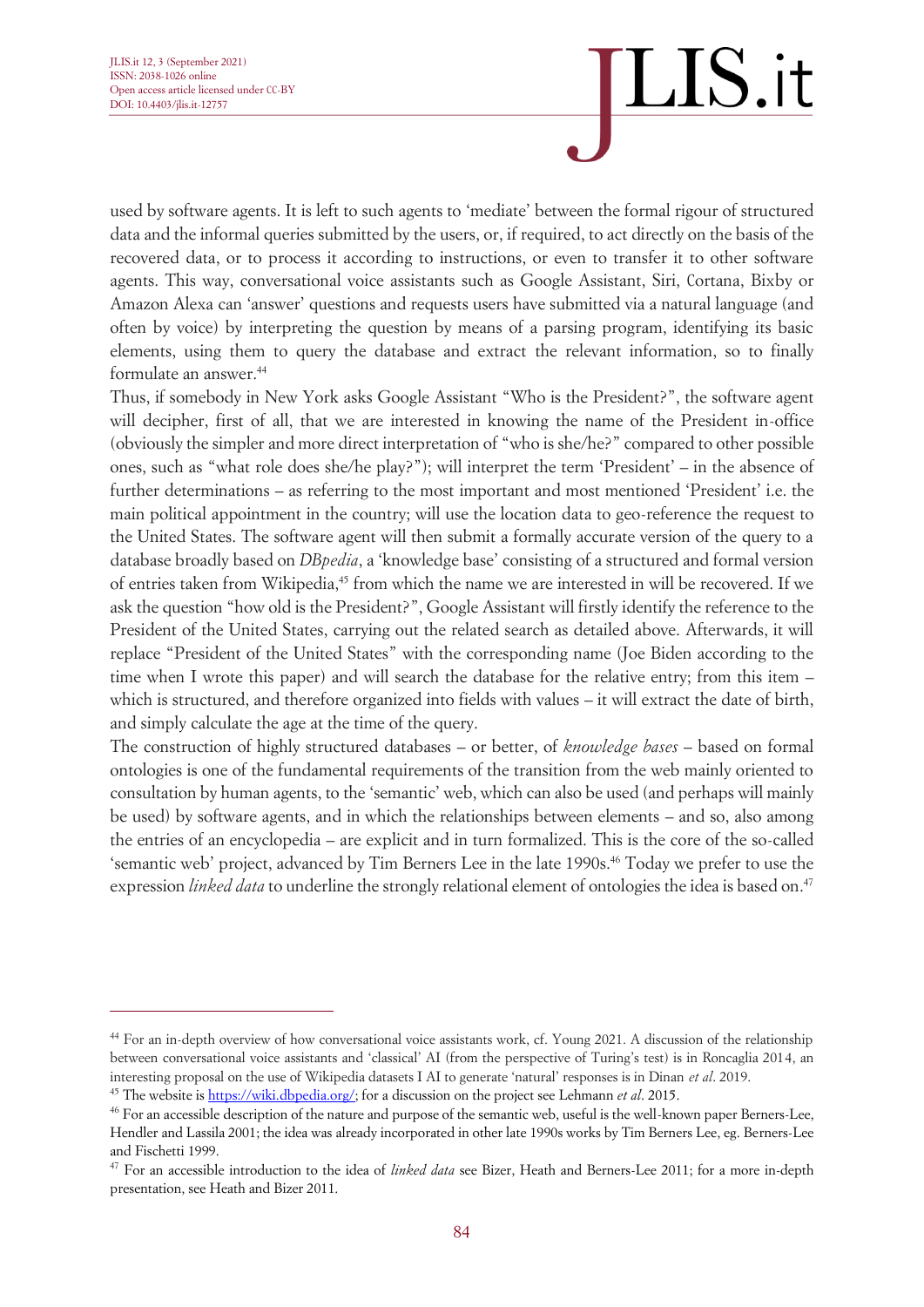There is little doubt that the future evolution of online encyclopedism will head in this direction, but the analysis of the implications of this development – no doubt far-reaching implications<sup>48</sup> – would go beyond the scope of this paper, and would require a much higher level of expertise than mine.

#### **References**

Ayers, Phoebe and Zanni, Andrea. 2017. "Wikipedia e biblioteche: una prospettiva globale". *AIB Studi* 57.1:119–125. [http://aibstudi.aib.it/article/view/11560/10889.](http://aibstudi.aib.it/article/view/11560/10889)

Azzam, Amin *et al.* 2017. "Why Medical Schools Should Embrace Wikipedia: Final-Year Medical Student Contributions to Wikipedia Articles for Academic Credit at One School". *Academic Medicine* 92.2:194–200. [https://www.ncbi.nlm.nih.gov/pmc/articles/PMC5265689/.](https://www.ncbi.nlm.nih.gov/pmc/articles/PMC5265689/)

Baldo, Tommaso (with the working group 'Nicoletta Bourbaki'). 2017. "Riflessioni sulla narrazione storica nelle voci di Wikipedia". *Diacronie. Studi di Storia Contemporanea* 29.1. [http://www.studistorici.com/2017/03/29/baldo\\_numero\\_29/.](http://www.studistorici.com/2017/03/29/baldo_numero_29/)

Barrett, Daniel J. 2009. *MediaWiki*, Sebastopol (CA): O'Reilly.

Beck, Julie. 2014. "Doctors' # 1 Source for Healthcare Information: Wikipedia". *The Atlantic*, March 5, 2014. [https://www.theatlantic.com/health/archive/2014/03/doctors-](https://www.theatlantic.com/health/archive/2014/03/doctors-1-source-for-healthcare-information-wikipedia/284206/) 1-source-for-healthcare[information-wikipedia / 284206 /.](https://www.theatlantic.com/health/archive/2014/03/doctors-1-source-for-healthcare-information-wikipedia/284206/)

Berners-Lee, Tim and Fischetti, Mark. 1999. *Weaving the Web: The Original Design and Ultimate Destiny of the World Wide Web by Its Inventor*, San Francisco: Harper.

Berners- Lee, Tim; Hendler, James; Lassila, Ora. 2001. "The Semantic Web". *Scientific American* 284.5, 17 May 2001:34–43.<https://www.scientificamerican.com/article/the-semantic-web/> (paywall, but the article can be easily retrieved elsewhere on the Internet).

Bizer, Christian, Heath, Tom Berners-Lee, Tim. 2011. "Linked Data: The Story so Far". In Sheth A. (ed.), *Semantic Services, Interoperability and Web Applications: Emerging Concepts*: 205–227. Hershey (PA): IGI Global.<https://www.igi-global.com/chapter/linked-data-story-far/55046> (paywall).

Bozzi, Massimo. 1996. *La grande storia del computer, dall'abaco all'intelligenza artificiale*. Bari: Dedalo.

Catalani, Luigi. 2017a. "Biblioteche e Wikimedia: strategie comuni per l'accesso aperto alla conoscenza e la costruzione collaborativa del sapere libero". *JLIS.it* 8.3:100–114. [https://www.jlis.it/article/view/12413/11292.](https://www.jlis.it/article/view/12413/11292)

Catalani, Luigi. 2017b. "I progetti Wikimedia per l'apprendimento delle competenze informative e digitali in biblioteca, a scuola, nelle università". *AIB Studi* 57.2:253–263. [http://aibstudi.aib.it/article/view/11654/10993.](http://aibstudi.aib.it/article/view/11654/10993)

<sup>48</sup> Among the most advanced and interesting – but also debatable – approaches, is the use of artificial intelligence to assess (ad possibly improve) the quality of Wikipedia information; cf. Wang and Li 2020.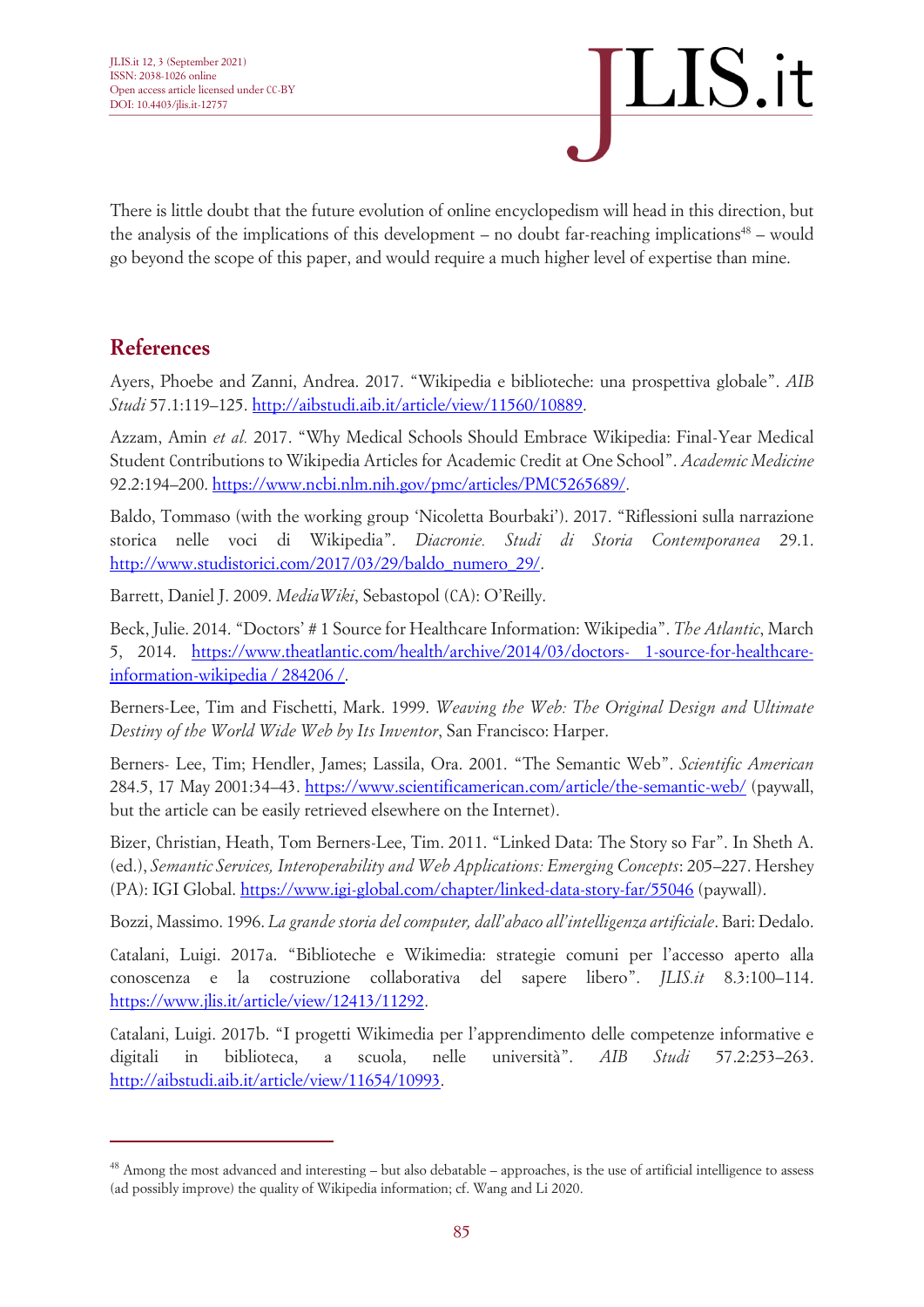

Catalani, Luigi. 2018. "Diffondere la conoscenza aperta per crearne di nuova. Resoconto della giornata "Sfide e alleanze tra Biblioteche e Wikipedia" (Biblioteca Nazionale Centrale di Firenze, 10 novembre 2017)". *Bibliothecae.it* 7.1:391–404. [https://bibliothecae.unibo.it/article/view/8456/8173.](https://bibliothecae.unibo.it/article/view/8456/8173)

Catalani, Luigi *et al*. 2017. *Fare didattica con i progetti Wikimedia*, *Bricks* 4 (monographic issue). [http://www.rivistabricks.it/2017/12/19/n-4-2017-fare-didattica-con-i-progetti-wikimedia/.](http://www.rivistabricks.it/2017/12/19/n-4-2017-fare-didattica-con-i-progetti-wikimedia/)

Catalani, Luigi and Feliciati, Pierluigi (eds.). 2018. *Wikipedia, Libraries and Archives*. In *JLIS.it* 9.3 (Monographic issue).

Cohen, Noam. 2009. "Microsoft Encarta Dies After Long Battle with Wikipedia". *The New York Times* March 30, 2009, [https://bits.blogs.nytimes.com/2009/03/30/microsoft-encarta-](https://bits.blogs.nytimes.com/2009/03/30/microsoft-encarta-dies-after-long-battle-with-wikipedia/) dies-after[long-battle-with-wikipedia /.](https://bits.blogs.nytimes.com/2009/03/30/microsoft-encarta-dies-after-long-battle-with-wikipedia/)

de la Peña McCook, Kathleen. 2014. "Librarians as Wikipedians: From Library History to 'Librarianship and Human Rights'". *Progressive Librarian* 42:61–81. [http://www.progressivelibrariansguild.org/PL/PL42/061.pdf.](http://www.progressivelibrariansguild.org/PL/PL42/061.pdf)

Dinan, Emily *et al.* 2019. *Wizard of Wikipedia: Knowledge-Powered Conversational agents*. Version 2. Paper submitted to arXiv. [https://arxiv.org/abs/1811.01241.](https://arxiv.org/abs/1811.01241)

Ducrocq, Albert. 1993. *Le changement global*. Paris: J.C. Lattès.

Eom, Young-Ho *et al.* 2015. "Interactions of Cultures and Top People of Wikipedia from Ranking of 24 Language Editions". *PLoS ONE* 10.3. [https://journals.plos.org/plosone/article?id=10.1371/journal.pone.0114825](https://journals.plos.org/plosone/article%3Fid%3D10.1371/journal.pone.0114825) .

[Feldman, Richard. 1998.](https://translate.google.com/translate?hl=en&prev=_t&sl=it&tl=en&u=https://www.rep.routledge.com/search%3Faction%3DtoggleFacet-Contributors-Authors/Person/contrib-357%26newSearch) "Charity, principle of". In Klein, Peter and Foley, Richard (eds), *Routledge encyclopedia of philosophy*. Abingdon: Routledge.<https://doi.org/10.4324/9780415249126-P006-1> (paywall).

Flagg, Gordon. 1983. "Online Encyclopedias: Are They Ready for Libraries? And Are Libraries Ready for Them?". *American Libraries* 14:134–6.

Flood, Brian. 2020. "Wikipedia co-founder Larry Sanger says online encyclopedia scrapped neutrality, favors lefty politics". *Fox News*, May 21, 2020, [https://www.foxnews.com/media/wikipedia-co-founder-larry-sanger-says-online-dictionary](https://www.foxnews.com/media/wikipedia-co-founder-larry-sanger-says-online-dictionary-scrapped-neutrality-favors-lefty-politics)[scrapped-neutrality-favors-lefty-politics.](https://www.foxnews.com/media/wikipedia-co-founder-larry-sanger-says-online-dictionary-scrapped-neutrality-favors-lefty-politics)

Floridi, Luciano. 1996. *L'estensione dell'intelligenza. Guida all'informatica per filosofi*. Roma: Armando.

Foggin, Sophie. 2019. "*"*Wikipedia is a broken system," says co-founder Larry Sanger. *150 sec*, May 23, 2019, [https://150sec.com/wikipedia-is-a-broken-system-says-co-founder-larry-sanger/11453/.](https://150sec.com/wikipedia-is-a-broken-system-says-co-founder-larry-sanger/11453/)

Gai, Bianca. 2018. "National Meeting 'Sfide e alleanze tra Biblioteche e Wikipedia. Edition 2017' (National Central Library of Florence, 10<sup>th</sup> November 2017)". In Catalani and Feliciati 2018:167-170.

Gentilini, Virginia. 2015. "Il sogno realizzato del bibliotecario e che cosa fare ora". *Bibliotecari non bibliofili* (blog), January 1<sup>st</sup>, 2015. [https://nonbibliofili.wordpress.com/2015/01/01/il-sogno](https://nonbibliofili.wordpress.com/2015/01/01/il-sogno-realizzato-del-bibliotecario-e-che-cosa-fare-ora/)[realizzato-del-bibliotecario-e-che-cosa-fare-ora/.](https://nonbibliofili.wordpress.com/2015/01/01/il-sogno-realizzato-del-bibliotecario-e-che-cosa-fare-ora/)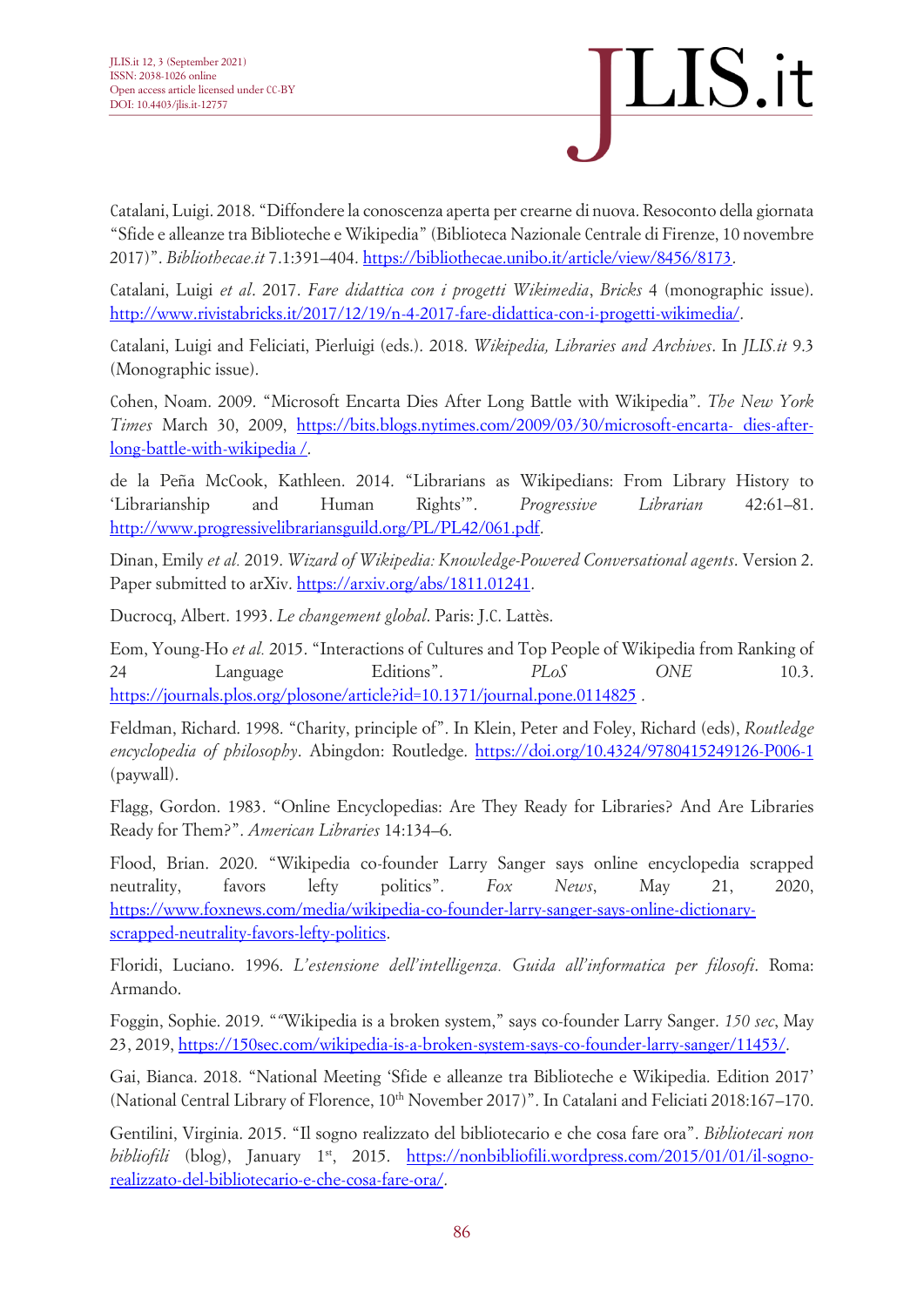

Giles, Jim. 2005. "Internet Enciclopaedias Go Head to Head". *Nature* 439, 14 December 2005:900– 901. [https://www.nature.com/articles/438900a.](https://www.nature.com/articles/438900a)

Greenstein, Shane. 2017. "The Reference Wars: Encyclopaedia 's Decline and Encarta's Emergence"*. Strategic Management Journal* 38.5:995–1017, <https://onlinelibrary.wiley.com/doi/abs/10.1002/smj.2552>

Greenstein, Shane and Devereux, Michelle. 2006. "The Crisis at Enciclopaedia Britannica". *Harvard Business Review – Case Studies*, January 1<sup>st</sup>, 2006, available behind paywall [https://hbr.org/product/crisis-at-encyclopaedia-britannica/KEL251-PDF-ENG](https://translate.google.com/translate?hl=en&prev=_t&sl=it&tl=en&u=https://hbr.org/product/crisis-at-encyclopaedia-britannica/KEL251-PDF-ENG) and as a paper by the Kellog School of Management at Northwestern University at [https://web.archive.org/web/20130313000034/http:/www.kellogg.northwestern.edu/faculty/greenst](https://web.archive.org/web/20130313000034/http:/www.kellogg.northwestern.edu/faculty/greenstein/images/htm/research/cases/encyclopaediabritannica.pdf) [ein/images/htm/research/cases/encyclopaediabritannica.pdf.](https://web.archive.org/web/20130313000034/http:/www.kellogg.northwestern.edu/faculty/greenstein/images/htm/research/cases/encyclopaediabritannica.pdf)

Greenstein, Shane and Zhu, Feng. 2018. "Do Experts or Crowd-based Models Produce More Bias? Evidence from Encyclopaedia Britannica and Wikipedia". *MIS Quarterly* 42.3:945–959. [http://fengzhu.info/BritannicaWikipedia.pdf.](http://fengzhu.info/BritannicaWikipedia.pdf)

*Guide Officiel Exposition Universelle de Bruxelles 1958*. 1958. Bruxelles: Desclée & Cie.

Heath, Tom and Bizer, Christian. 2011. "Linked Data: Evolving the Web into a Global Data Space". *Synthesis Lectures on the Semantic Web: Theory and Technology*, 1.1:1–136.

Holman Rector, Lucy. 2008. "Comparison of Wikipedia and other encyclopedias for accuracy, breadth, and depth in historical articles". *Reference Services Review* 36.1:7–22. <https://www.emeraldinsight.com/doi/pdfplus/10.1108/00907320810851998> (paywall).

Hopkins, Heather. 2009. "Britannica 2.0: Wikipedia gets 97% of Encyclopedia Visits". *Hesperian Hitwise*, 2009, January 23, 2009, [https://web.archive.org/web/20120326111318/http:/weblogs.hitwise.com/us-heather](https://web.archive.org/web/20120326111318/http:/weblogs.hitwise.com/us-heather-hopkins/2009/01/britannica_20_wikipedia_gets_9.html)[hopkins/2009/01/britannica\\_20\\_wikipedia\\_gets\\_9.html.](https://web.archive.org/web/20120326111318/http:/weblogs.hitwise.com/us-heather-hopkins/2009/01/britannica_20_wikipedia_gets_9.html)

Hube, Christoph. 2017. "Bias in Wikipedia". *Proceedings of the 26th International Conference on World Wide Web Companion (WWW '17 Companion)*: 717–721. Geneva: International World Wide Web Conferences Steering Committee. [https://doi.org/10.1145/3041021.3053375.](https://doi.org/10.1145/3041021.3053375)

Kister, Kenneth. 1994. *Kister's best encyclopedias: a comparative guide to general and specialized encyclopedias*. Phoenix: Oryx Press.

Koren, Yaron. 2017. *Working with MediaWiki* (2<sup>nd</sup> ed.). CreateSpace Independent Publishing Platform.

Jemielniak, Dariusz. 2014. *Common Knowledge? An Ethnography of Wikipedia*. Stanford: Stanford University Press.

Laniado, David; Tasso, Riccardo; Volkovich, Yana. 2011. "When the Wikipedians Talk: Network and Tree Structure of Wikipedia Discussion Pages". Paper presented at the *Fifth International AAAI Conference on Weblogs and Social Media*, 17-21 July 2011. [https://www.aaai.org/ocs/index.php/ICWSM/ICWSM11/paper/viewPaper/2764.](https://www.aaai.org/ocs/index.php/ICWSM/ICWSM11/paper/viewPaper/2764)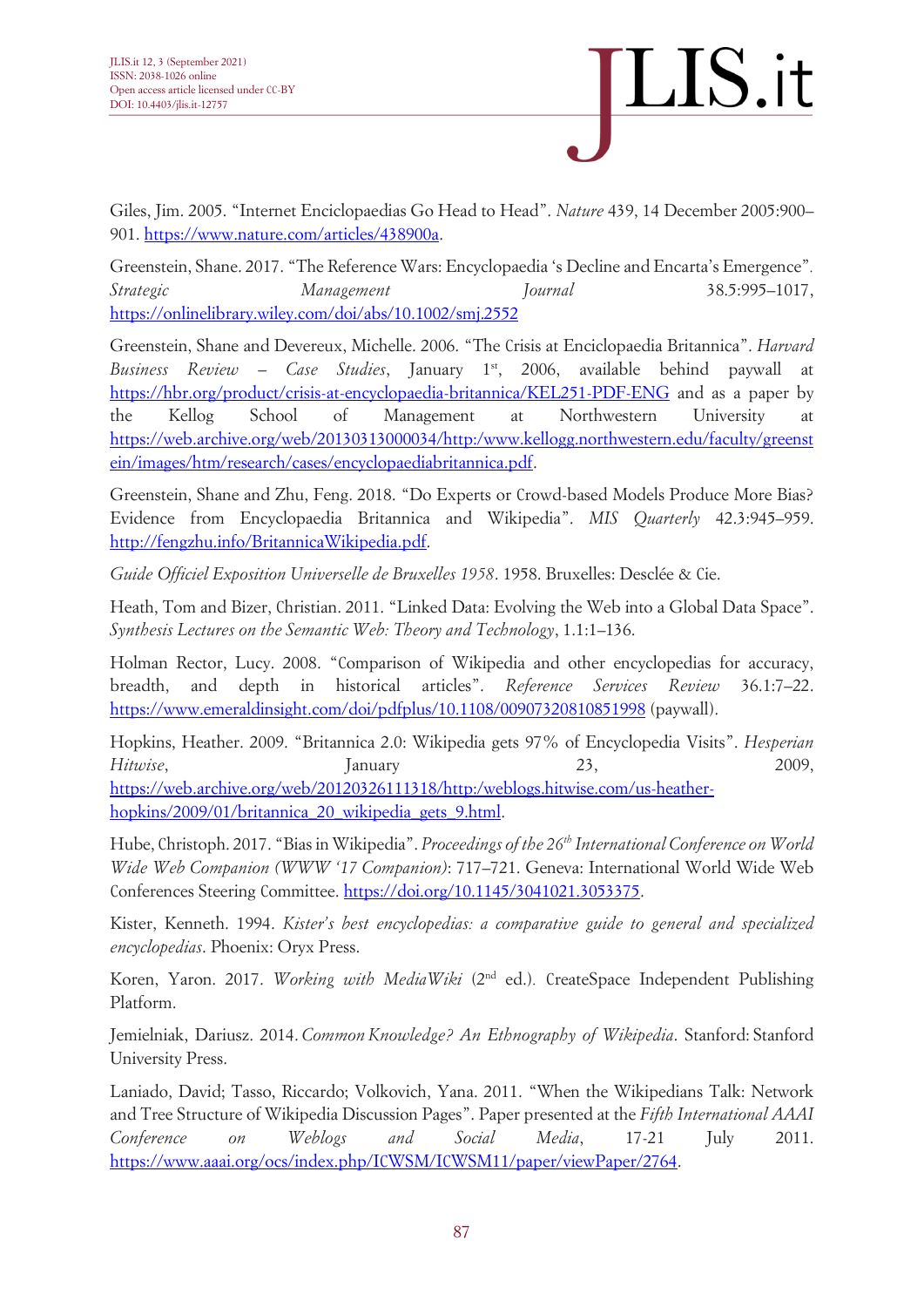

Lehmann, Jens *et al*. 2015. "DBpedia – a large-scale, multilingual knowledge base extracted from Wikipedia". *Semantic Web* 6.2:167–195.<https://content.iospress.com/articles/semantic-web/sw134> (paywall).

Lemmerich, Florian *et al*. 2019. "Why the World Reads Wikipedia: Beyond English Speakers". *Proceedings of the Twelfth ACM International Conference on Web Search and Data Mining (WSDM '19)*: 618–626. New York: Association for Computing Machinery. [https://doi.org/10.1145/3289600.3291021.](https://doi.org/10.1145/3289600.3291021)

Leuf, Bo and Cunningham, Ward. 2001. *The Wiki Way: Quick Collaboration on the Web*, Boston: Addison-Wesley.

Lih, Andrew. 2009. *The Wikipedia Revolution*. New York: Hyperion.

*LITA Newsletter* 2, Summer 1980.

[https://alair.ala.org/bitstream/handle/11213/2104/LITAnewsletter\\_1980\\_02.pdf.](https://alair.ala.org/bitstream/handle/11213/2104/LITAnewsletter_1980_02.pdf)

Loveland, Jeff. 2019. *The European Encyclopedia From 1650 to the Twenty-First Century*. Oxford: Oxford University Press.

Lubbock, John. 2018. "Wikipedia and libraries". *Alexandria* 28.1:55–68. <https://journals.sagepub.com/doi/abs/10.1177/0955749018794968> (paywall).

Lucarelli, Anna. 2014. "«Wikipedia loves libraries»: in Italia è un amore corrisposto…". *AIB Studi* 54.2-3:241–259. [http://aibstudi.aib.it/article/view/10108/10146.](http://aibstudi.aib.it/article/view/10108/10146)

Ma, Zhongming; Tao, Jie; Hu, Jing. 2017. "The dynamics of Wikipedia article revisions: an analysis of revision activities and patterns". *International Journal of Data Mining, Modeling and Management* 9.4:298–314. <https://www.inderscienceonline.com/doi/pdf/10.1504/IJDMMM.2017.088415> (paywall).

Mailland, Julien. 2017. *Minitel, the Open Networtk Before the Internet. The Atlantic*, June 16, 2017. [https://www.theatlantic.com/technology/archive/2017/06/minitel/530646/.](https://www.theatlantic.com/technology/archive/2017/06/minitel/530646/)

Mako Hill, Benjamin. 2013. "Almost Wikipedia: What Eight Early Online Collaborative Encyclopedia Projects Reveal about the Mechanisms of Collective Action". In Id., *Essays on Volunteer Mobilization in Peer Production,* Ph.D. dissertation, Cambridge (MA): Massachusetts Institute of Technology; draft available online[: https://mako.cc/academic/hill-almost\\_wikipedia-DRAFT.pdf.](https://mako.cc/academic/hill-almost_wikipedia-DRAFT.pdf)

Martin, Brian. 2018. "Persistent Bias on Wikipedia: Methods and Responses". *Social Science Computer Review* 36.3:379–388.<https://journals.sagepub.com/doi/abs/10.1177/0894439317715434> (paywall).

Menning, Michel. 1986. *L'indispensable pour Minitel*. Paris: Marabout. Digital edition 2016. Paris: FeniXX.

Mollier, Jean-Yves et Dubot, Bruno. 2012. *Histoire de la librairie Larousse (1852-2010)*. Paris: Fayard.

Parrotto, Eusebia. 2016. "Wikipedia, un posto per bibliotecari". *Librarianscape* (blog), January 9<sup>th</sup>, 2016. [https://librarianscape.com/2016/01/09/wikipedia-un-posto-per-bibliotecari/.](https://librarianscape.com/2016/01/09/wikipedia-un-posto-per-bibliotecari/)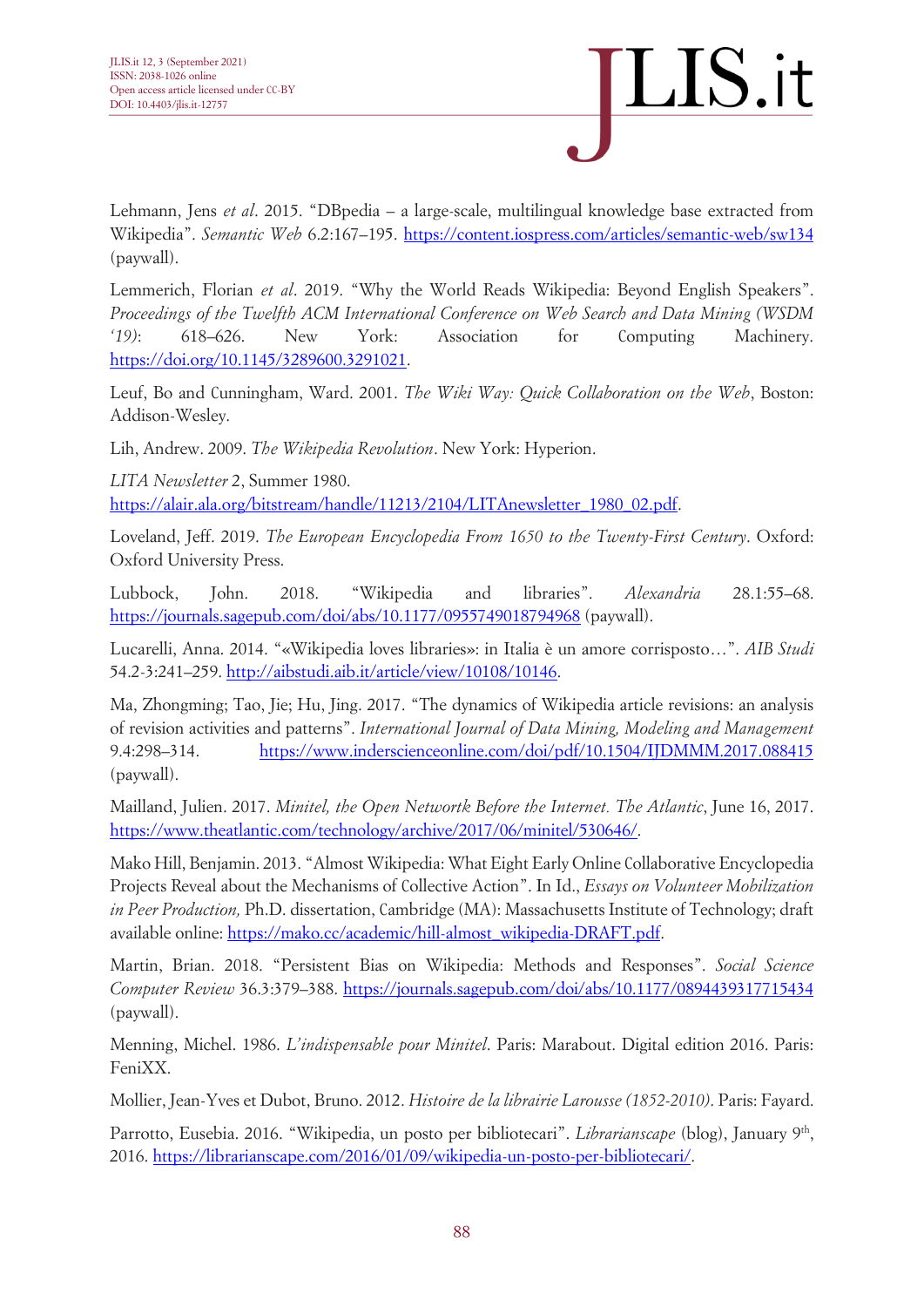

Parrotto, Eusebia. 2018. "Wikimedia projects in public libraries. Feasible ways". In Catalani and Feliciati 2018: 132–140.

Pinsker, Joe. 2015. "The Covert World of People Trying to Edit Wikipedia - For Pay". *The Atlantic*, August 11, 2015. [https://www.theatlantic.com/business/archive/2015/08/wikipedia-editors-for](https://www.theatlantic.com/business/archive/2015/08/wikipedia-editors-for-pay/393926/)[pay/393926/.](https://www.theatlantic.com/business/archive/2015/08/wikipedia-editors-for-pay/393926/)

Reagle, Joseph M. and Lessig, Lawrence. 2012. *Good Faith Collaboration: The Culture of Wikipedia*. Cambridge (MA): MIT Press.

Rice, James. 1985. "Videotext, Teletext, and the Impact of Television Information Systems on Library Services". In Kent, Allen (ed.). *Encyclopedia of Library and Information Science*, vol. 39, supplement 4, 418–430. New York: Marcel Dekker Inc.

Roncaglia, Gino. 2014. "Computer che copiano: test di Turing, web corpora e filtraggio collaborativo". In Orlandi, Tito (ed.), *Per il centenario di Alan Turing fondatore dell'informatica. Convegno (Roma, 22 novembre 2012)*, Roma: Accademia Nazionale dei Lincei («Contributi del Centro Linceo Interdisciplinare Beniamino Segre» 129). Preprint [https://dspace.unitus.it/handle/2067/2614.](https://dspace.unitus.it/handle/2067/2614)

Roncaglia, Gino. 2020. "Enciclopedie ed enciclopedismo ai tempi della rete". In *Enciclopedismo antico e moderno*, edited by D'Alba, Vincenzo; Maggiore, Francesco; Maraglino, Vanna; 193–214. Bari: Fondazione Gianfranco Dioguardi («I Quaderni di Varia Cultura», 12).

Smith, Denise A. 2020. "Situating Wikipedia as a health information resource in various contexts: A scoping review". *PLoS ONE* 15.2. [https://doi.org/10.1371/journal.pone.0228786.](https://doi.org/10.1371/journal.pone.0228786)

Smith, Ernie. 2017. "How the CD-ROM Killed the Physical Encyclopedia". In *TEDIUM*, September 11, 2017. [https://motherboard.vice.com/en\\_us/article/vbb994/how-](https://motherboard.vice.com/en_us/article/vbb994/how-the-cd-rom-killed-the-physical-encyclopedia) the-cd-rom-killed-the-physical[encyclopedia.](https://motherboard.vice.com/en_us/article/vbb994/how-the-cd-rom-killed-the-physical-encyclopedia)

Tavosanis, Mirko. 2013. "Insegnamento universitario della scrittura 2.0 attraverso Wikipedia". In *Tecnologie e metodi per la didattica del futuro. Atti della 27a DIDAMATICA*: 407–410. Pisa: CNR.

Tavosanis Mirko. 2019. "Scrivere su Wikipedia dall'università alla scuola". In Palermo, Massimo and Salvatore, Eugenio (eds.), *Scrivere nella scuola oggi. Obiettivi, metodi, esperienze*: 173–182. Firenze: Cesati.

Tavosanis, Mirko. 2020a. "L'italiano di Wikipedia e la didattica della scrittura". *Lingue e Culture dei Media* 4.1. https://riviste.unimi.it/index.php/LCdM/article/view/14060.

Tavosanis, Mirko. 2020b. "Le discussioni di Wikipedia". *Lingue e Culture dei Media* 4.2. https://riviste.unimi.it/index.php/LCdM/article/view/14333.

Tellis, Lara. 2010. *The Future of Editing: A Textual Analysis of Three Wikipedia Articles*. Clemson (SC): TigerPrint (Clemson University *All Theses* 973). [https://tigerprints.clemson.edu/all\\_theses/973/.](https://tigerprints.clemson.edu/all_theses/973/)

"Un videodisco-laser per raccontare un paese". Unsigned article in *Lettera da TecnoCity* 3, 1987: 13, [http://www.byterfly.eu/islandora/object/librib:628488/datastream/PDF/content/librib\\_628488.pdf](http://www.byterfly.eu/islandora/object/librib:628488/datastream/PDF/content/librib_628488.pdf)